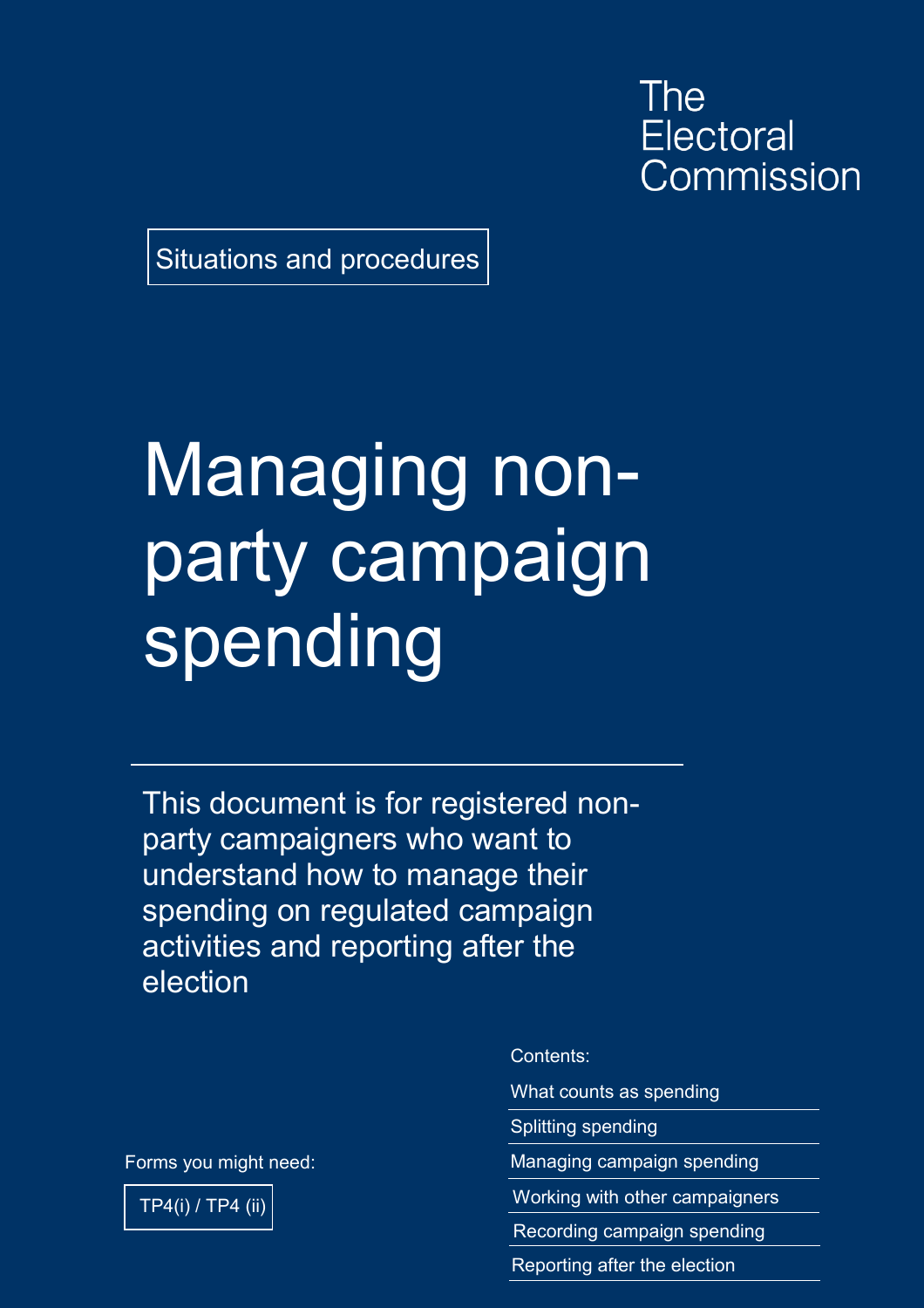### Translations and other formats

For information on obtaining this publication in another language or in a large-print or Braille version please contact the Electoral Commission:

Tel: 020 7271 0500

Email: [publications@electoralcommission.org.uk](mailto:publications@electoralcommission.org.uk)

### Terms and expressions we use

We use '**must**' when we refer to a specific legal or regulatory requirement. We use '**should**' for items we consider to be minimum good practice, but which are not legal requirements.

You do not have to follow this guidance, but if you do, you will normally be doing enough to comply with the law.

### Our approach to enforcement

The Commission regulates political funding and spending in a way that is effective, proportionate and fair. We are committed to providing those we regulate with a clear understanding of their regulatory obligations through our guidance documents and advice service. If you are unsure of how any of the rules apply to you, please call us for advice. We are happy to help, so please get in touch.

We use advice and guidance proactively in order to secure compliance. And we take enforcement action, using our investigatory powers and sanctions, where it is necessary and proportionate to do so in order to meet our enforcement aims and objectives.

If you do not comply with legal or regulatory requirements you or your organisation may be subject to civil or criminal sanctions. You can find more information about the Commission's approach to enforcement at [www.electoralcommission.org.uk/who-we-are-and-what-we](https://www.electoralcommission.org.uk/who-we-are-and-what-we-do/our-enforcement-work)[do/our-enforcement-work](https://www.electoralcommission.org.uk/who-we-are-and-what-we-do/our-enforcement-work)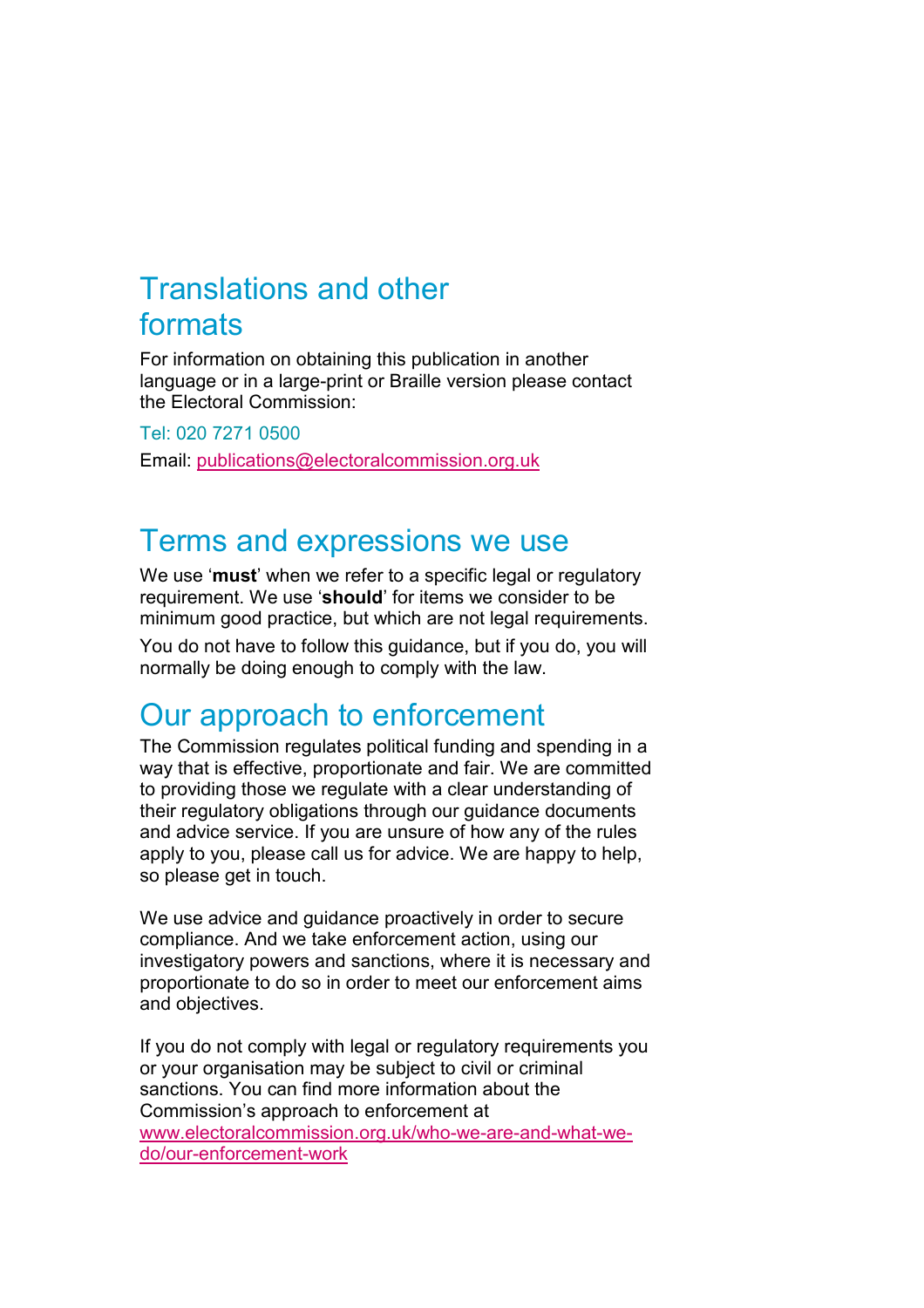## Managing non-party campaign spending

### Who this document is for:

Registered non-party campaigners at elections who need to understand how to manage their spending on regulated campaign activities.

### This covers:

- What counts as regulated campaign spending
- Splitting spending
- Notional spending
- Working with a party or candidate
- Working with other non-party campaigners
- Attributing spending
- Managing regulated campaign spending
- Recording regulated campaign spending
- Reporting after the election

### Related documents:

- [Overview of regulated non-party campaigning](https://www.electoralcommission.org.uk/media/4090)
- Overview of joint campaigning for [non-party campaigners](https://www.electoralcommission.org.uk/media/4032)
- [Overview of donations for](https://www.electoralcommission.org.uk/media/3985) non-party campaigners
- [Permissibility for non-party campaigners](https://www.electoralcommission.org.uk/media/3970)
- **[Expert Paper: Splitting campaign spending](https://www.electoralcommission.org.uk/media/2916)**
- [UK Parliamentary general election: Pre-poll reporting](https://www.electoralcommission.org.uk/media/6626) for [non-party campaigners](https://www.electoralcommission.org.uk/media/6626)
- UK Parliamentary general election: focused constituency [campaigning](https://www.electoralcommission.org.uk/media/2863)
- UK Parliamentary general election: Overview of accounts [for non-party campaigners](https://www.electoralcommission.org.uk/media/2793)
- [UK Parliamentary general election: Targeted](https://www.electoralcommission.org.uk/media/3974) spending in [support of a political party](https://www.electoralcommission.org.uk/media/3974)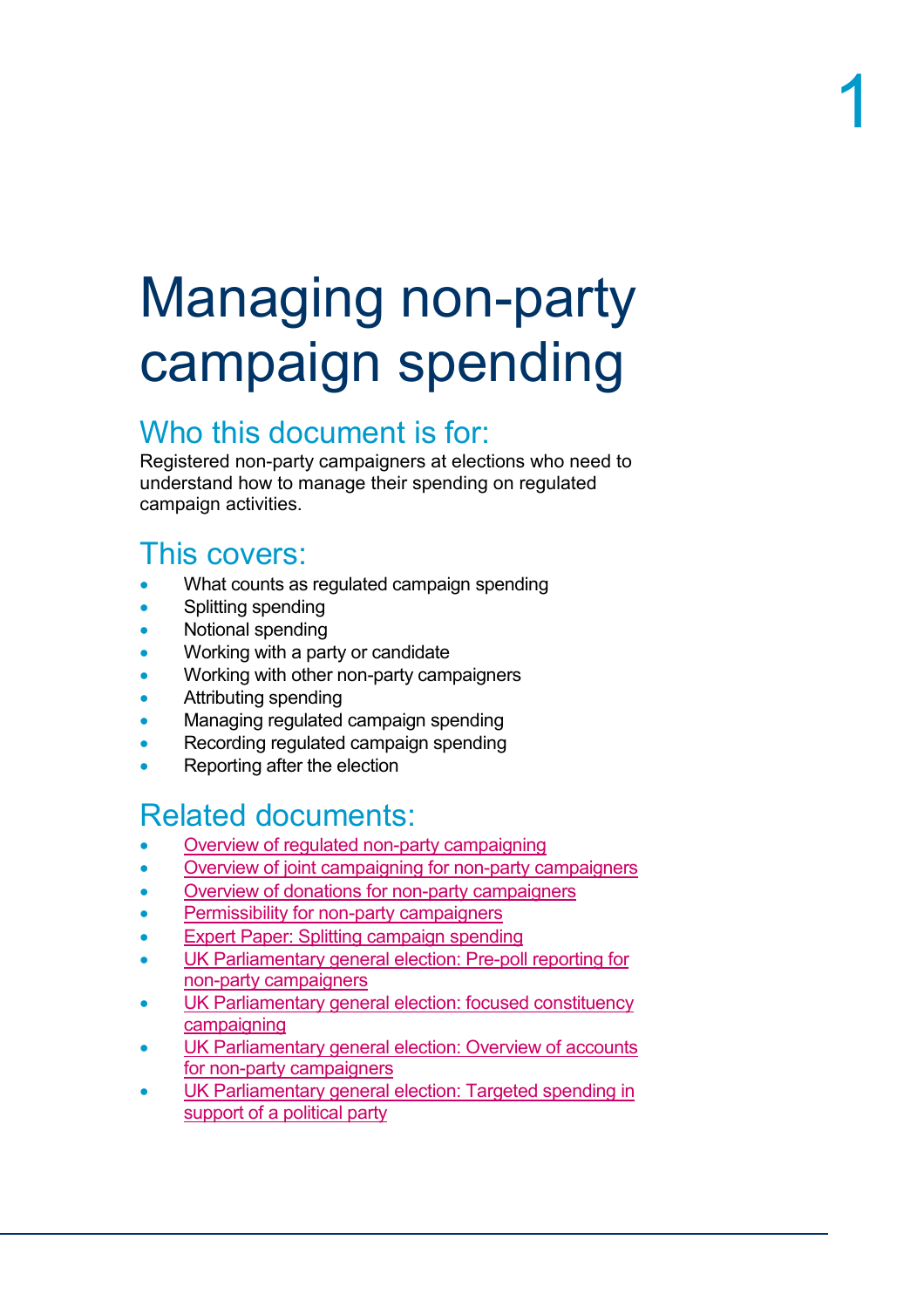## **Summary**

Under the Political Parties, Elections and Referendums Act 2000 (PPERA) there are rules on how much nonparty campaigners can spend on regulated campaign activities in the run-up to elections and reporting of spending after the election.

This guidance explains how to manage your spending on regulated campaign activities and reporting after the election.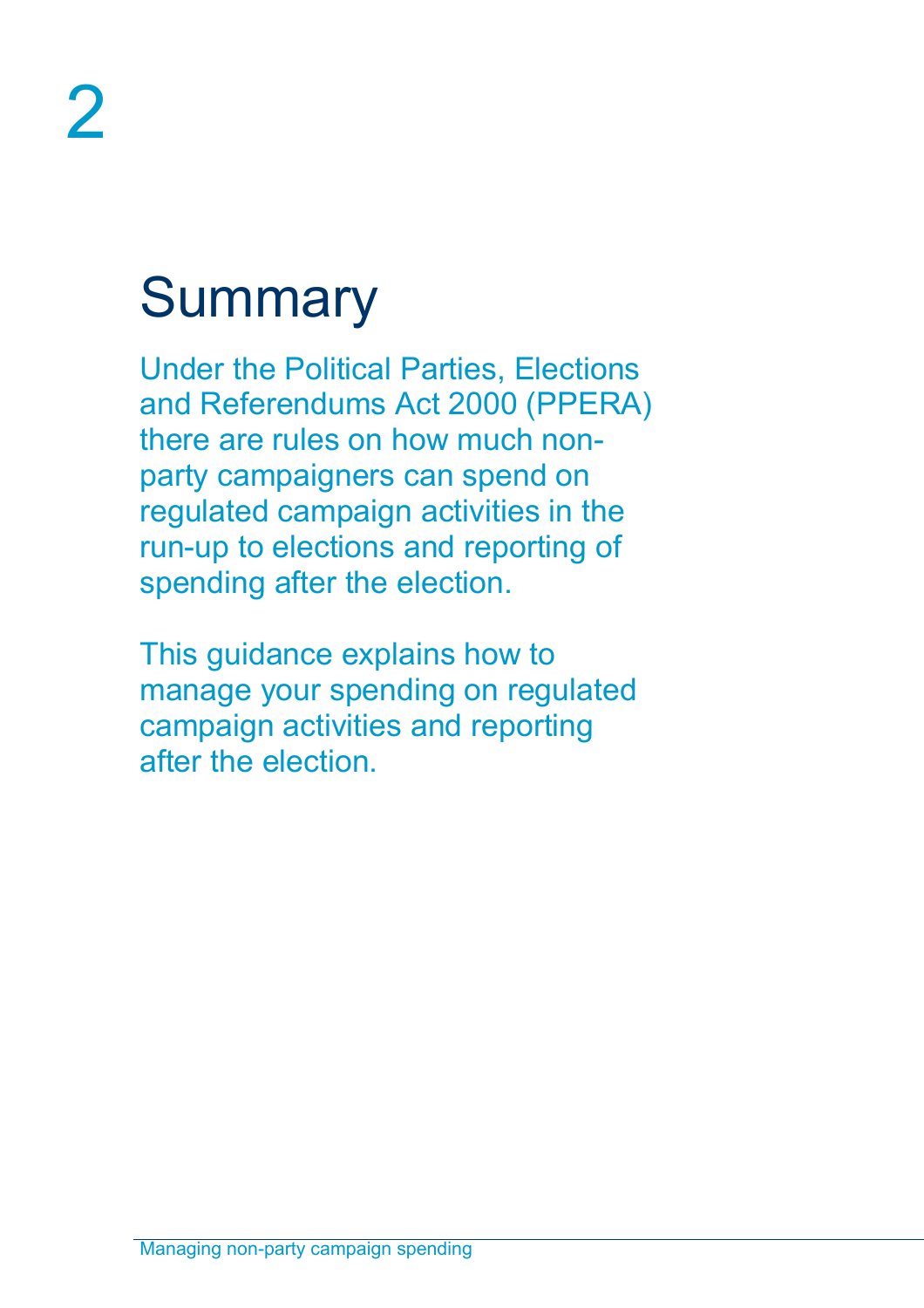### **Introduction**

Under the Political Parties, Elections and Referendums Act 2000 (PPERA), there are limits on how much non-party campaigners can spend on 'regulated campaign activities' in the run-up to an election.

Under PPERA, spending on certain activities is regulated if the activity can reasonably be regarded as intended to influence people's voting choice. We call these 'regulated campaign activities'.

If you are registered with us, you will have to report your spending on regulated campaign activities to us after the election if you spend more than £20,000 in England or £10,000 in any of Scotland, Wales or Northern Ireland. This guidance explains how you should manage your spending so that you can properly report your spending after the election.

Registered non-party campaigners must also follow rules on the donations you can accept.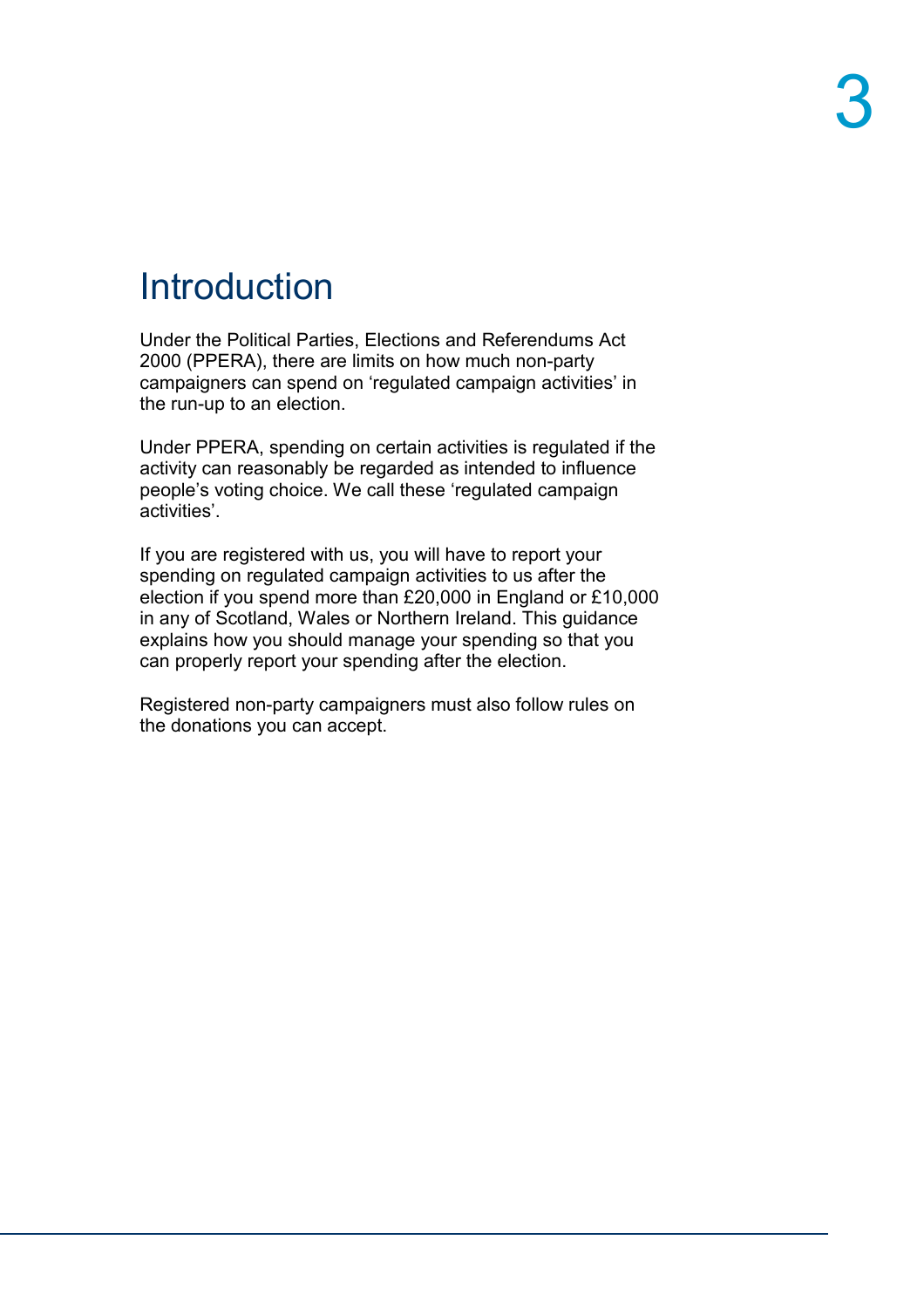### What counts as regulated campaign spending?

The non-party campaigning rules apply to spending on what we call 'regulated campaign activity'. The following campaign activities may be regulated:

- the production or publication of election material (such as leaflets, adverts and websites) made available to the public or a section of the public
- canvassing, or market research seeking views or information from, members of the public (such as phone banks)
- press conferences and media events organised by your organisation or on your behalf
- transport of persons to any place or places with a view to publicising your campaign
- public rallies or other public events (other than your annual conference and certain public processions in Northern Ireland)

Spending on any of these activities will be regulated if the activity can reasonably be regarded as intended to influence voters to vote for or against a political party, or categories of candidates, including campaigns on policies or issues closely associated with a particular party or category of candidates.

We call this 'regulated campaign spending'. You should note that it includes:

### **Items bought before the regulated period**

Sometimes you may buy and pay for items or services that will be used as part of your regulated campaign activity, before a regulated period starts.

Spending incurred before the start of the regulated period will count towards your spending limit if you use the item or service during the regulated period.



Regulated campaign activity does not include:

- annual conferences
- public processions or protest meetings in Northern Ireland, where notice has been given under the Public Processions (Northern Ireland) Act 1998
- anything (except adverts) appearing in a newspaper or on a licensed broadcast channel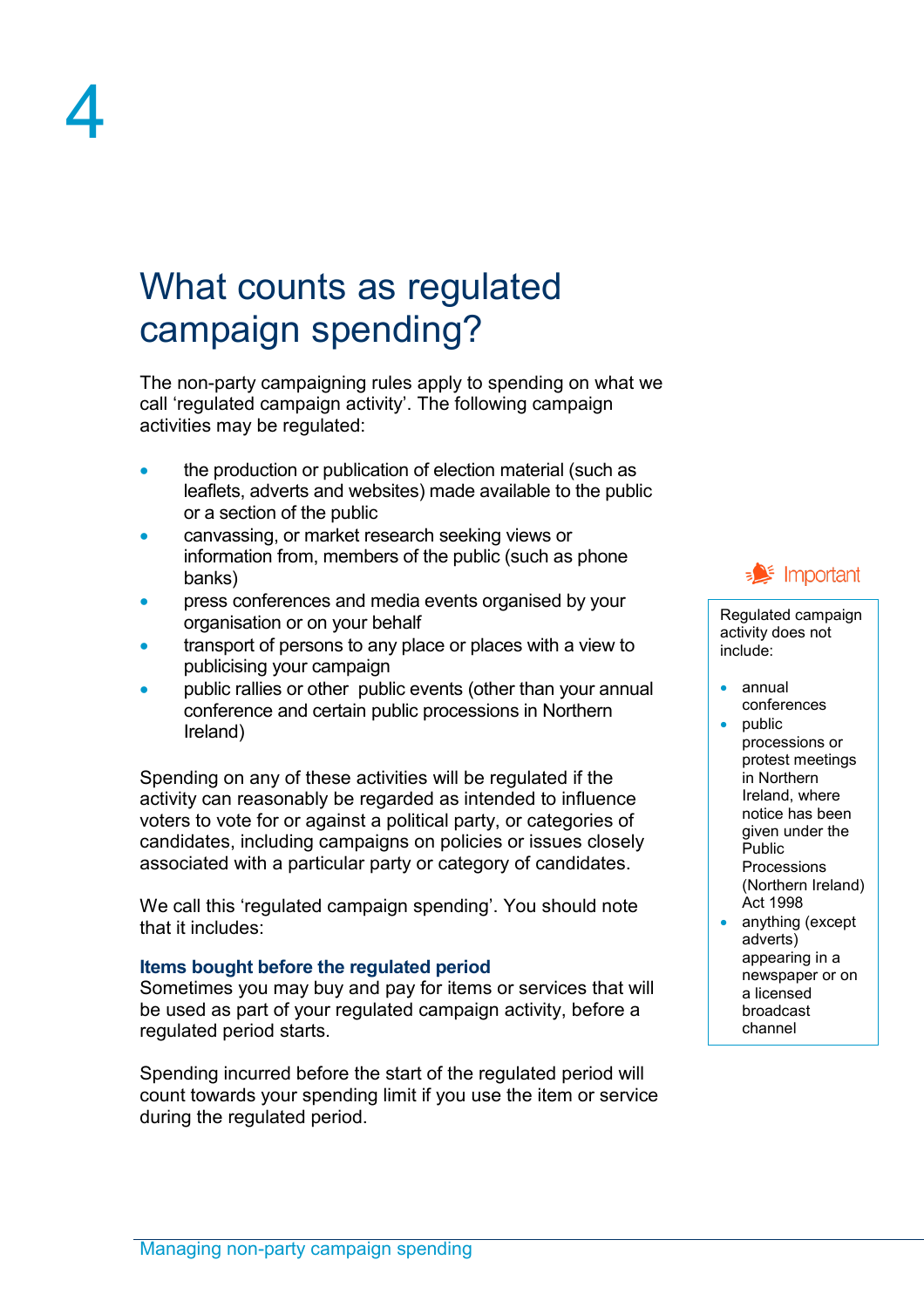#### **Items given free of charge or at a discount**

The full value of items or services given to you free of charge or at a non-commercial discount may also count towards your spending limit. For more information see 'Notional spending' on page 14.

### Which costs are covered in relation to regulated campaign activities?

All costs (including staff costs) that relate to regulated campaign activity will count towards your spending limit (unless costs are explicitly excluded - see the next section on page 7). For example, if you are producing leaflets or advertising, you must include the design and distribution costs.

You must also include overheads or administrative costs which are associated with each activity. For example, this could include increased telephone bills for your office if you carry out canvassing as part of your campaign. You should make an honest and reasonable assessment of the amount you have spent, based on the facts.

Not all overhead or administrative costs count as regulated campaign spending - only those associated with activities that fall within the meaning of regulated campaign activities. So overhead or administrative costs associated with your organisation's general, non-campaign related activities do not count as regulated campaign spending and do not have to be reported.

#### **Staff costs**

Staff costs for all regulated campaign activity will count towards the spending limit. If you have a member of staff working on regulated campaign activity as well as your usual organisation's work you will need to count a proportion of the staff salary which reflects the time spent working on regulated campaign activities.

If your organisation already has an established way of apportioning these costs for other work, you may decide to calculate staff costs incurred in relation to regulated campaign activities in the same way.

 $\blacktriangleright$  Important

All costs must be inclusive of VAT, even if you can recover VAT payments.

When you fill in the spending return, you must include how much you spent on each category of regulated campaign activity. If an item of spending appears to fit into more than one category, you should put it into the category which seems to fit best.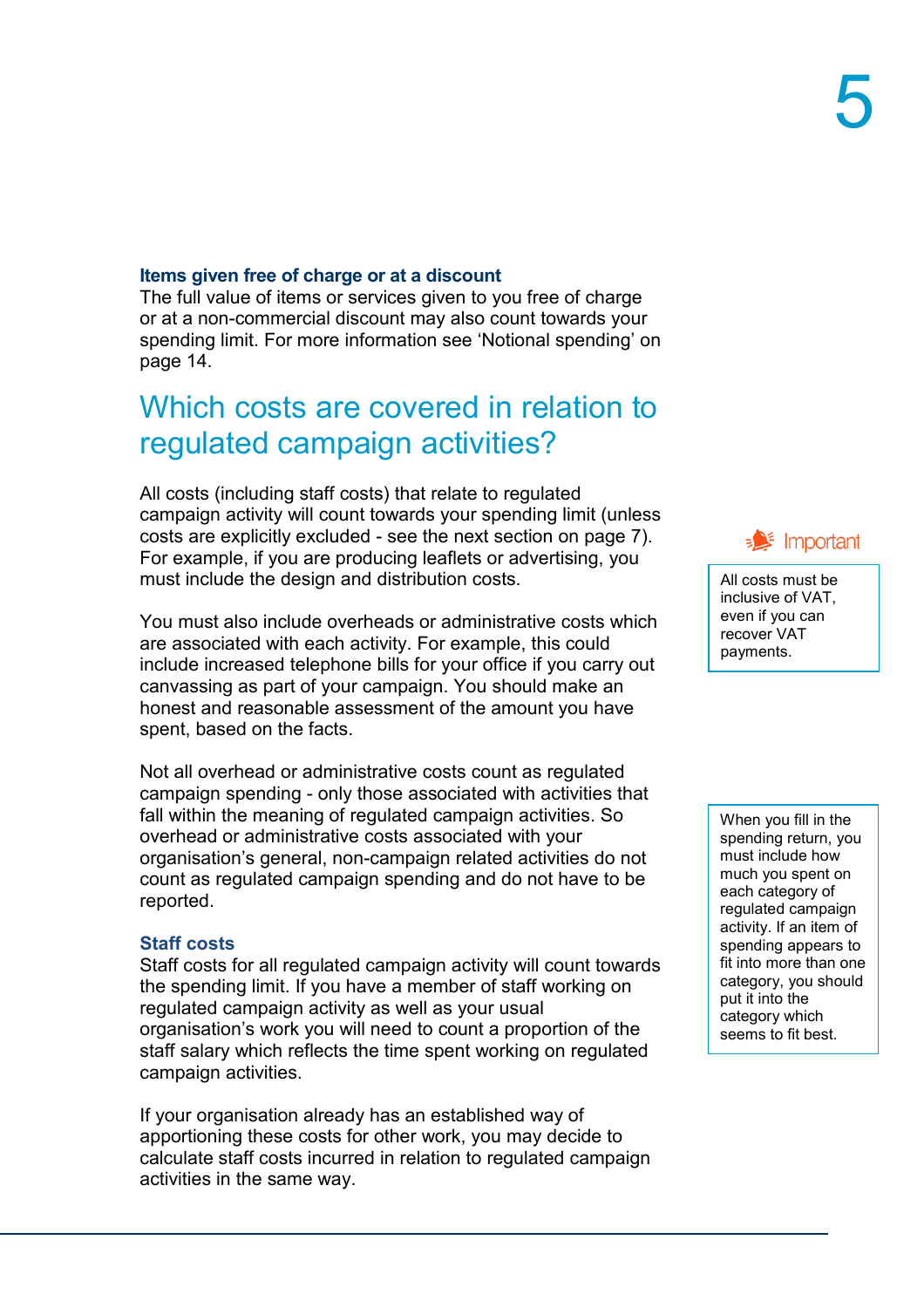In all cases, you should make an honest and reasonable assessment of the proportion of staff costs that can be fairly attributed to your regulated campaign spending.

To help you plan your spending, you and the staff member should agree a reasonable estimate of the time they are likely to spend on regulated campaign activities. You should ask the staff member to keep track of the time actually spent on regulated campaign activity and update you if they spend a significantly longer time than originally agreed. This should help you ensure that you do not breach the spending limit.

If any of your staff are involved in more than one regulated campaign activity, you should make an honest and reasonable assessment of the total amount of time they spend on all regulated activities taken together. For example, if a staff member is responsible for both organising a press conference and the production of leaflets, you do not need to break down the time spent on each activity.

On your spending return after the election, you must declare your organisation's total staff costs incurred in relation to all regulated activities.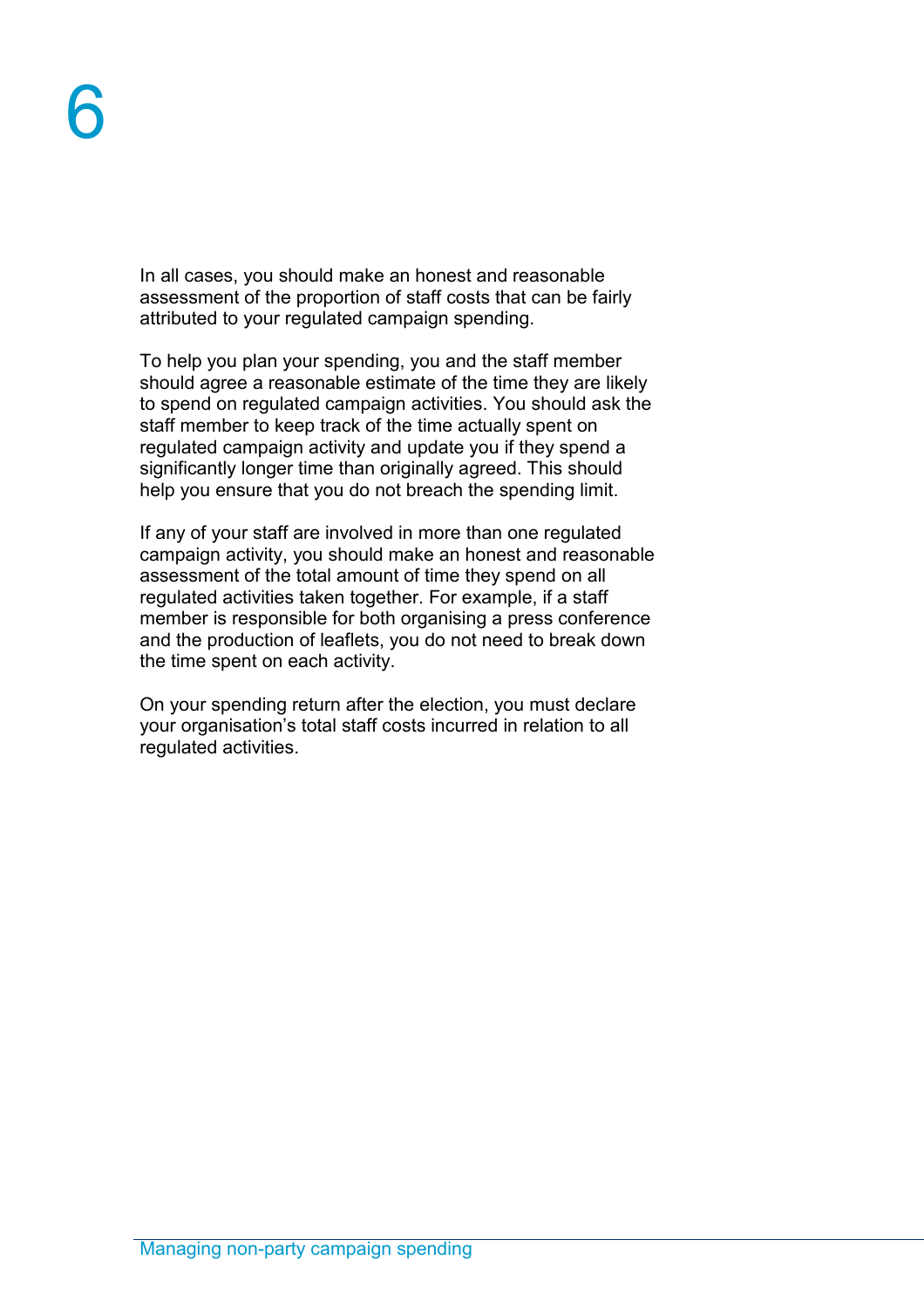### What spending does not count towards your spending limit?

Only spending on regulated campaign activity counts towards your spending limit and only such spending has to be reported after the election.

Certain costs associated with regulated campaign activity do not count towards your spending limit. These include:

- costs incurred in providing security at a public rally or public event
- expenses incurred in translating material into or from Welsh into or from English
- reasonable expenses incurred that are reasonably attributable to an individual's disability
- volunteer time, including time spent by your staff that you do not pay them for
- activities aimed at your members or committed supporters
- people's travel or accommodation costs linked to the regulated activity if you do not reimburse them
- anything that counts as campaign spending by a registered political party or a candidate's election expenses

### **Volunteer time**

You do not need to include the time volunteers spend on regulated campaign activity. However, spending money on any resources that you provide for your volunteers to carry out regulated campaign activities will be covered. For example, if a mini bus is hired to transport volunteers to carry out canvassing, the cost of the hire will count towards the spending limit.

Sometimes you may not be sure if someone is a volunteer or if their time should be treated as notional spending. For example, they may offer similar services professionally to the ones they are performing for you.

They are likely to be a volunteer if, for example, the time they spend on your campaign is not paid for by their employer (unless it is their usual annual leave).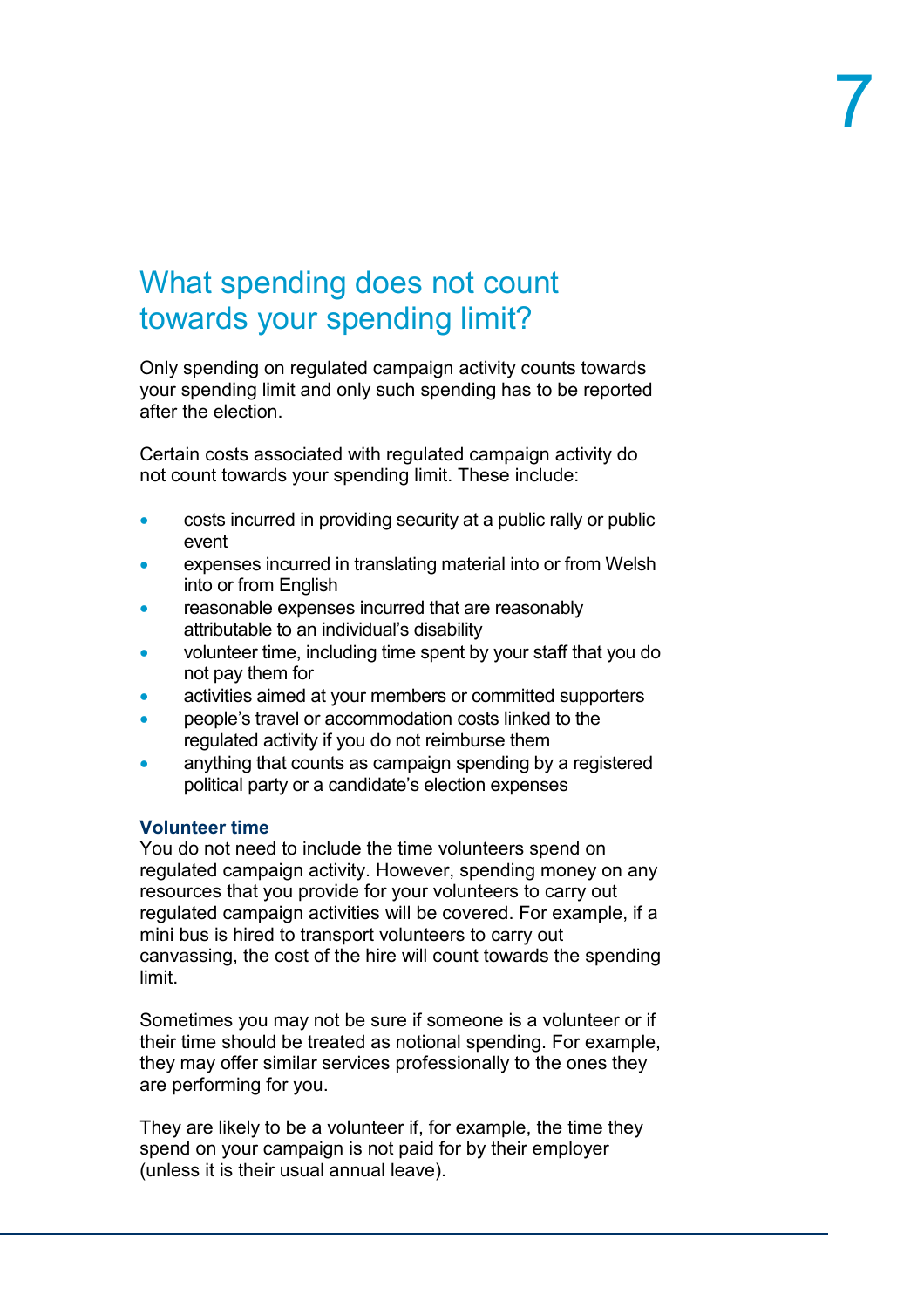If they use specialist equipment or materials, you should consider whether their use is notional spending, using the principles in the section on page 14.

#### **Activities aimed exclusively at members and committed supporters**

Generally, activities aimed exclusively at your members or committed supporters will not be considered regulated campaign activity and you do not have to account for any spending on this. This applies to:

- material you send exclusively to your members or committed supporters does not count as election material, as long as it deals with issues that fall within your organisation's aims and objectives
- canvassing or market research you conduct only on your members or committed supporters

Your organisation may hold an event strictly restricted to your members or committed supporters. For example, an indoor event for your members to help shape your campaign that you do not otherwise advertise or promote. The activity would not be regulated and you do not need to account for the costs.

In certain circumstances, you may still have to account for all costs incurred in relation to an event held just for your members or committed supporters. For example, if your organisation holds a members-only rally in a public area that can reasonably be regarded as influencing voters, all costs must be attributed towards your regulated campaign spending because this will be regulated campaign activity (even if only members of your organisation are taking part in the rally).

For further information on if you communicate with both your committed supporters and members of the public, see splitting costs on page 10.

#### **Expenses incurred in translating material into or from Welsh**

Any additional costs incurred if material you are publishing is translated from Welsh to English and vice versa do not count towards your spending limit. You must make an honest assessment of the basic costs if only one language was being used and should use this to determine the additional costs.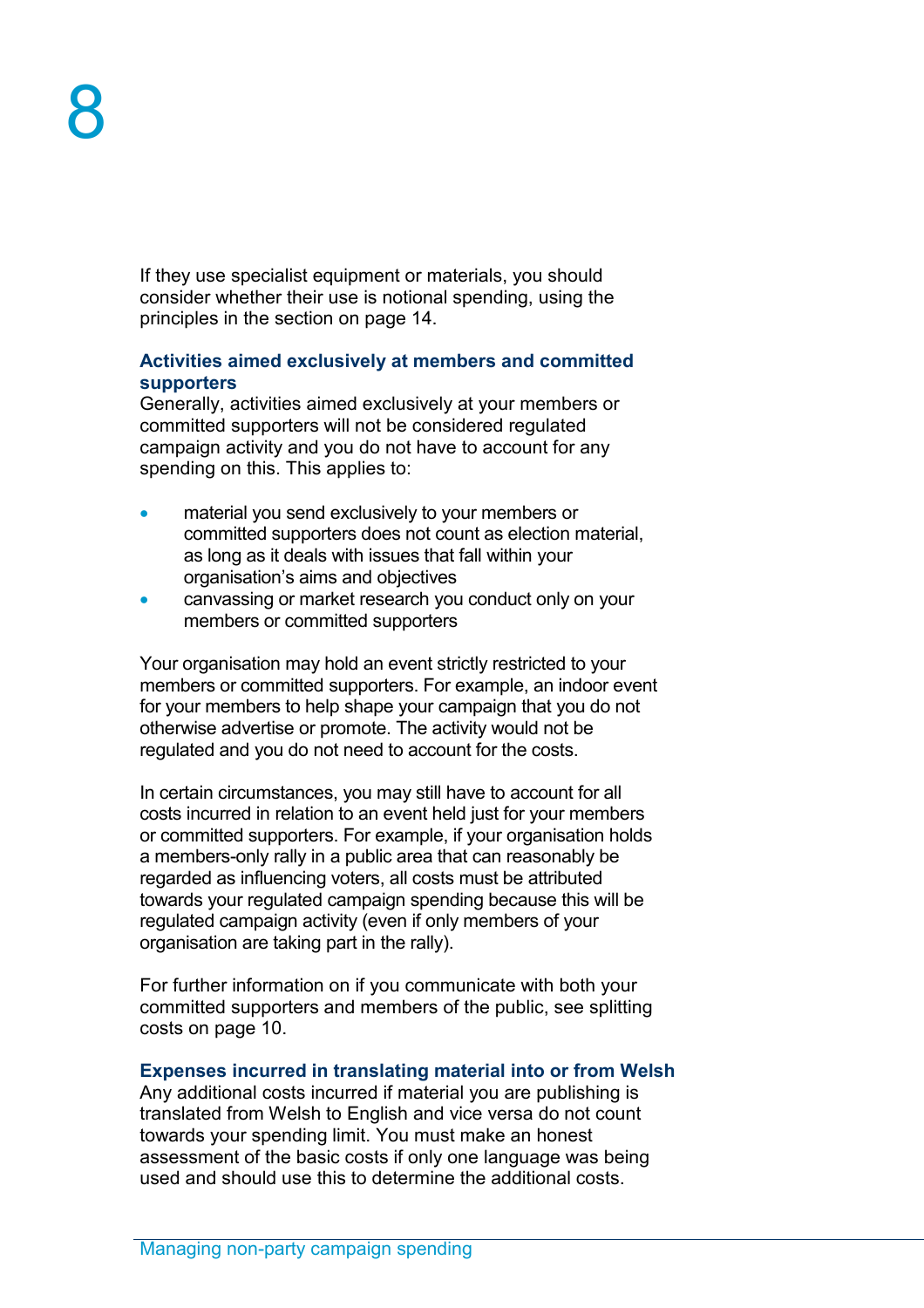For example, you produce a bilingual leaflet which contains Welsh and English versions of the same text and is therefore a few pages longer than if the leaflet was only produced in one language. The translator's fee and the cost of designing, printing and posting the additional pages do not count towards your spending limit. Any other language translation costs will count towards your spending limits.

#### **Expenses incurred due to an individual's disability**

Any additional support costs for disabled people who are working on any regulated activities, or for disabled people to access or take part in any regulated activities that you are organising, also do not count towards your spending limit.

For example, producing a supply of Braille campaign leaflets to distribute to blind members of the public, or hiring adapted equipment so that disabled members of the public could take part in a public event.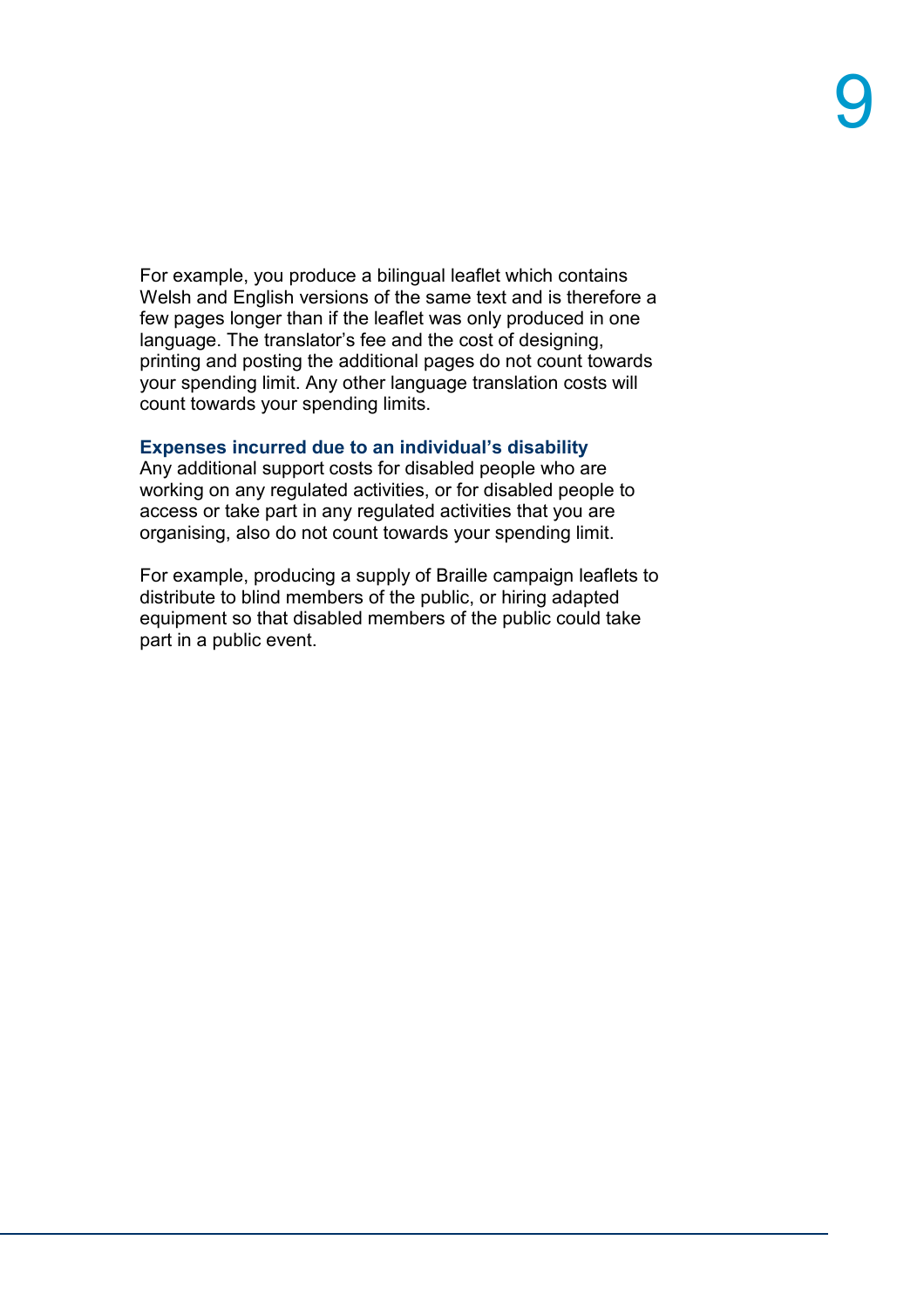# 10

### Splitting spending

Only spending on regulated campaign activity will count towards your spending limit.

You may incur spending on both regulated campaign activities and other activities that are not regulated. In these circumstances, you will need to split your spending to ensure that the correct costs are counted towards your spending limit.

#### **The honest assessment principle**

In all cases, you should make an honest and reasonable assessment, based on the facts, of the proportion of spending that can be fairly attributed to your regulated campaign activities.

Below are some common examples of where this may apply:

### Spending on regulated and other activities

You may need to split your costs between those activities that count as regulated campaign activities and those that don't.

For example:

### **If you produce a printed publication that has general information about your organisation as well as election material:**

You need to first work out the proportion of the publication which covers election material. You should then apply that proportion to all related costs, such as design, printing and distribution.

You spend £6,000 on producing and printing a leaflet. You work out that a quarter counts as election material. So you should count a quarter of all costs towards your regulated campaign spending. This will be £1,500.

#### **If you organise a public event where spending on only part of the content would be regulated:**

You are holding a day event where only half the day would cover regulated activity. You spend £10,000 on the hire of premises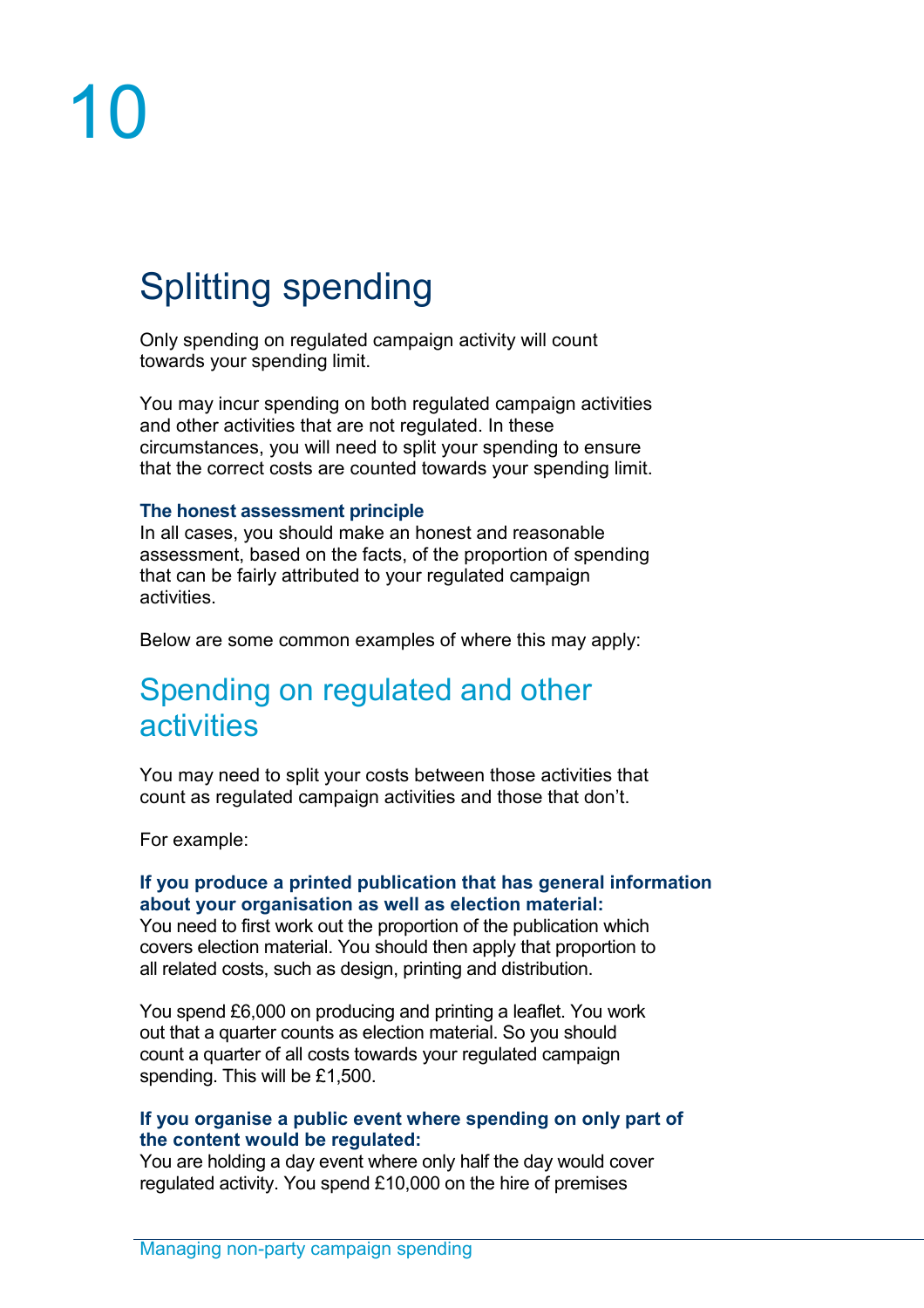and other costs. Half of this sum will count towards your regulated campaign spending.

### Spending on activities before and during the regulated period

You may also need to split your costs between regulated campaign activities undertaken before the regulated period began, and those carried out during it.

For example:

#### **If you carry out canvassing both before and during the regulated period:**

You carry out canvassing two months before the regulated period and two months after the regulated period.

Only the costs associated with the canvassing you undertake during the regulated period will count as regulated campaign spending. So, to find out the cost you need to report, you should split the total cost in half.

### **If you add an area in connection with your campaign on your website before the regulated period begins and continue to use it after it has begun:**

Assuming the area on your website is regulated as election material, you will need to split the costs of the design, web hosting and other relevant costs between the two periods.

If the design and other costs amount to £9,000, and you use it over a 6 month period, the cost per month is £9,000  $\div$  6 = £1,500 a month.

If the regulated period covers the final 4 months, then:

Regulated period (months) x cost/month = cost for regulated period:  $4 \times £1,500 = £6,000$  to record as regulated campaign spending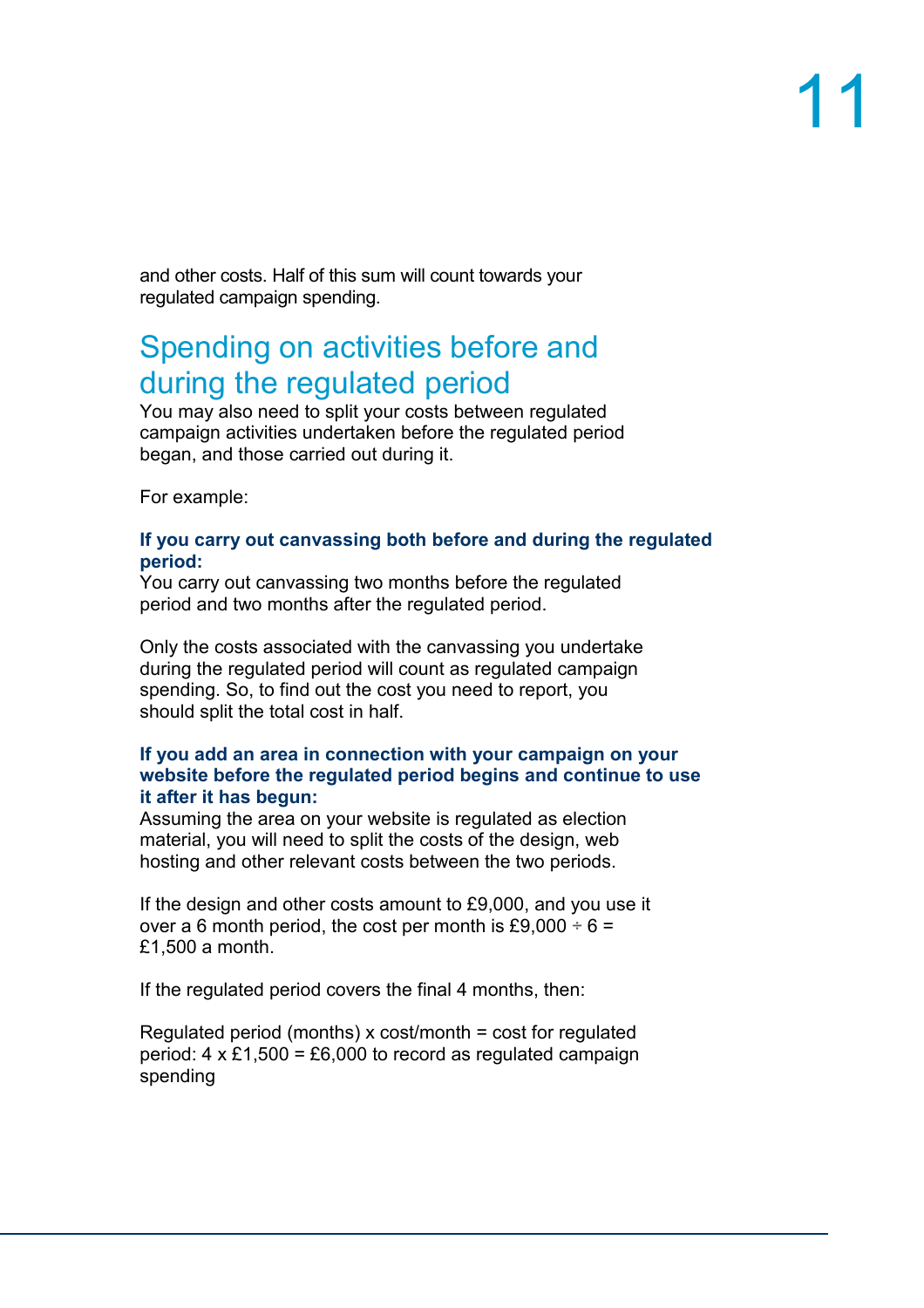### Spending on activities aimed at members or committed supporters

You may need to split your costs for those activities that involve both members of the public and your members or committed supporters. You must account for the proportion of costs that is spent on the public and report that as regulated campaign spending.

For example:

#### **If you send election material to your members or committed supporters as well as members of the public:**

You should split the cost of the material's design, print and distribution based on the proportion that is sent to members of the public.

You spend £12,000 on producing and printing an election manifesto which would be regulated. You work out that you have sent a third to your members and the rest to members of the public. Two thirds of the total costs (£8,000) will count towards your spending limit.

### **If you carry out canvassing on both your members or committed supporters as well as members of the public:**

You should split the costs involved based on the proportion that is carried out on members of the public.

You spend £14,000 employing research consultants and a further £6,000 on the costs of calls. You choose a fifth of those you will canvass from a list of your members, while the remainder are members of the public who live in particular areas. Four-fifths of all costs (£16,000) must then be counted towards your regulated campaign spending.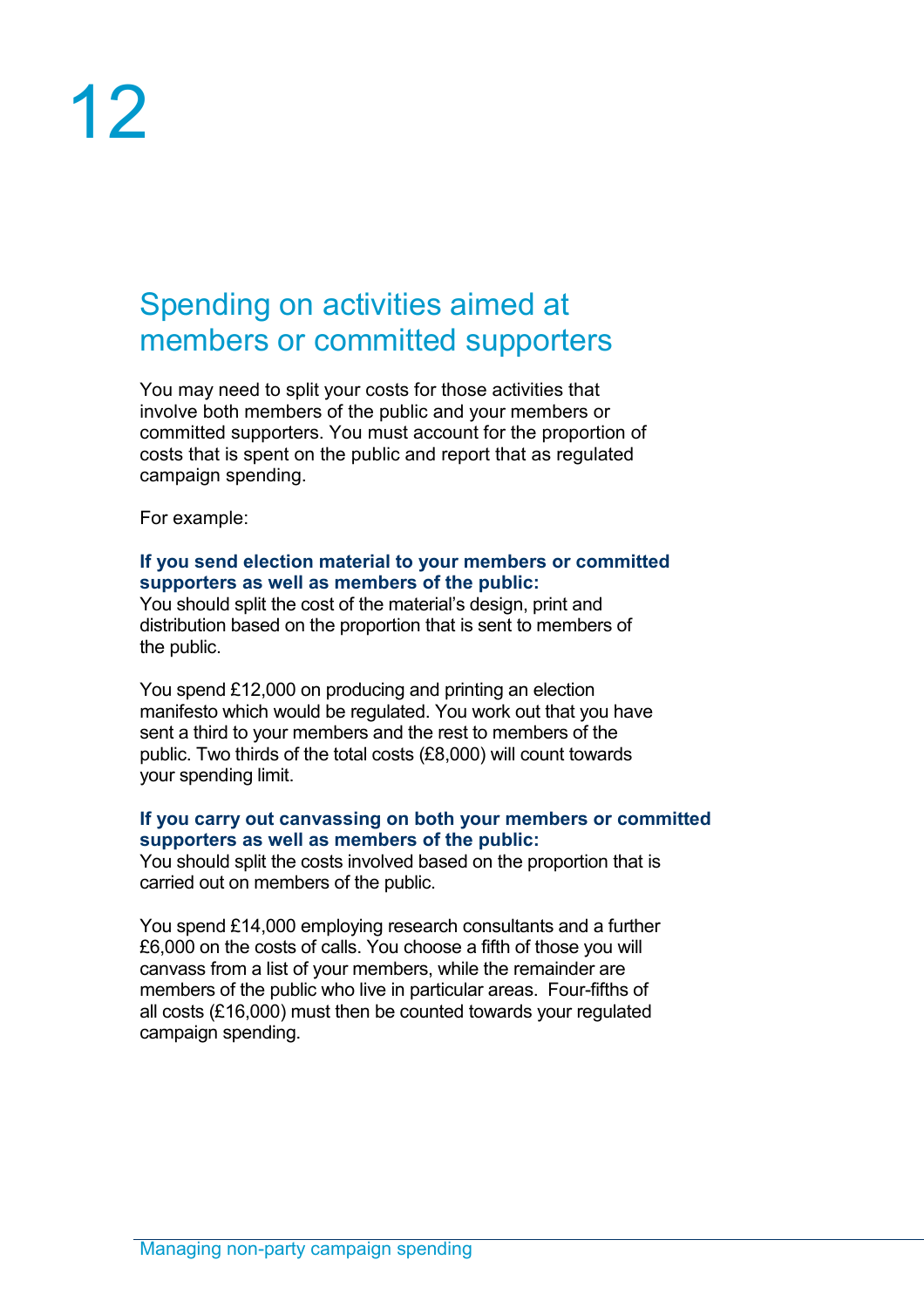### **If your public event or rally involves both your members or committed supporters and members of the public:**

Our view is that where a public event or rally can be seen or heard by, or otherwise draws the attention of, members of the public, you cannot split the costs even if both your members and members of the public attend.

You spend £7,500 on a public event in a town square which is attended by both your organisation's members and members of the public. In this case, the full costs would count towards your regulated campaign spending.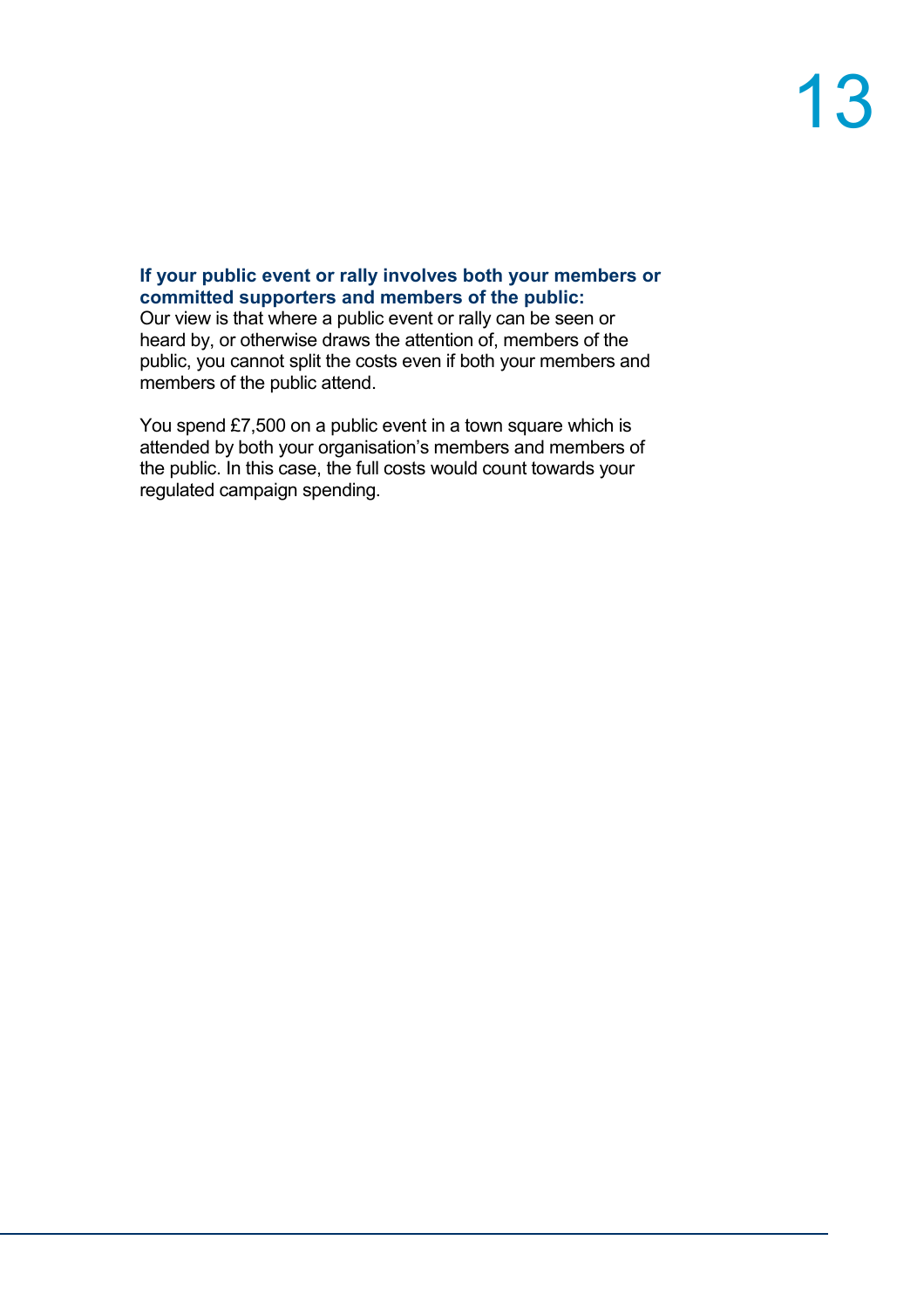# 14

### Notional spending

Sometimes you may receive items or services free or at a noncommercial discount. This may occur if another person or organisation supports your campaign.

Notional spending is the difference in value between the commercial rate for an item or service and the price you pay.

If you use any items or services that are given to you free, or at a non-commercial discount of more than 10%, in undertaking your regulated campaign activities, the value of the notional spending may count towards your spending limit and be reportable in your spending return.

You must record the full commercial value of these items or activities if these three conditions are met:

- you receive the item free of charge or at a non-commercial discount of more than 10%
- the difference in value between the commercial rate and what you pay is over £200
- they are made use of by or on behalf of the non-party campaigner

If you receive a discount of 10% or less, or the difference in value is £200 or less, you only need to record the amount you paid.

### Valuing notional spending

If the supplier is a commercial provider, you should use the rates they charge other customers. If this information is not available, you should find out what similar providers charge for the same goods or services and use this as the commercial value.

You should keep a record of how you reached your valuation and keep copies of any quotes you receive.

The value you declare in your spending return must be an honest and reasonable assessment of the commercial value.

#### **Commercial**

discounts are those available to other similar customers, such as discounts for bulk orders or seasonal reductions.

Non-commercial discounts are special discounts that you, specifically, are given by suppliers.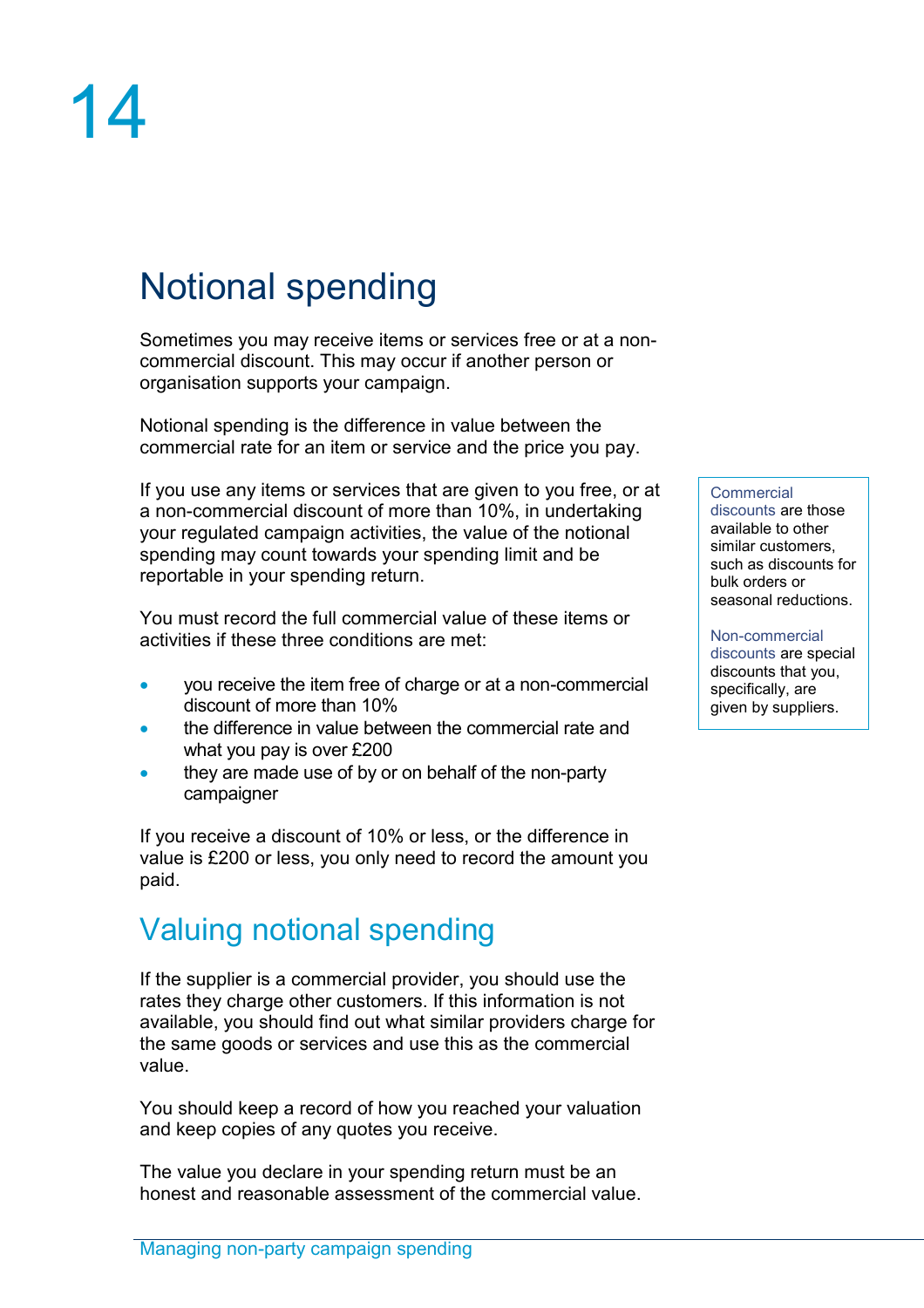#### For example:

You are provided office accommodation from which to run your campaign free of charge, which you use for three out of four months of the regulated period.

You would to report an appropriate proportion of notional expenditure based on the use made of the office:

> Normal cost of monthly rent: £1,200 Cost you were charged: £0 Notional expenditure to be reported: £3,600

#### **Seconded staff**

If an employer seconds a member of staff to your campaign, you must record their gross salary and any additional allowances as the notional value.

You do not need to include the employer's national insurance or pension contributions.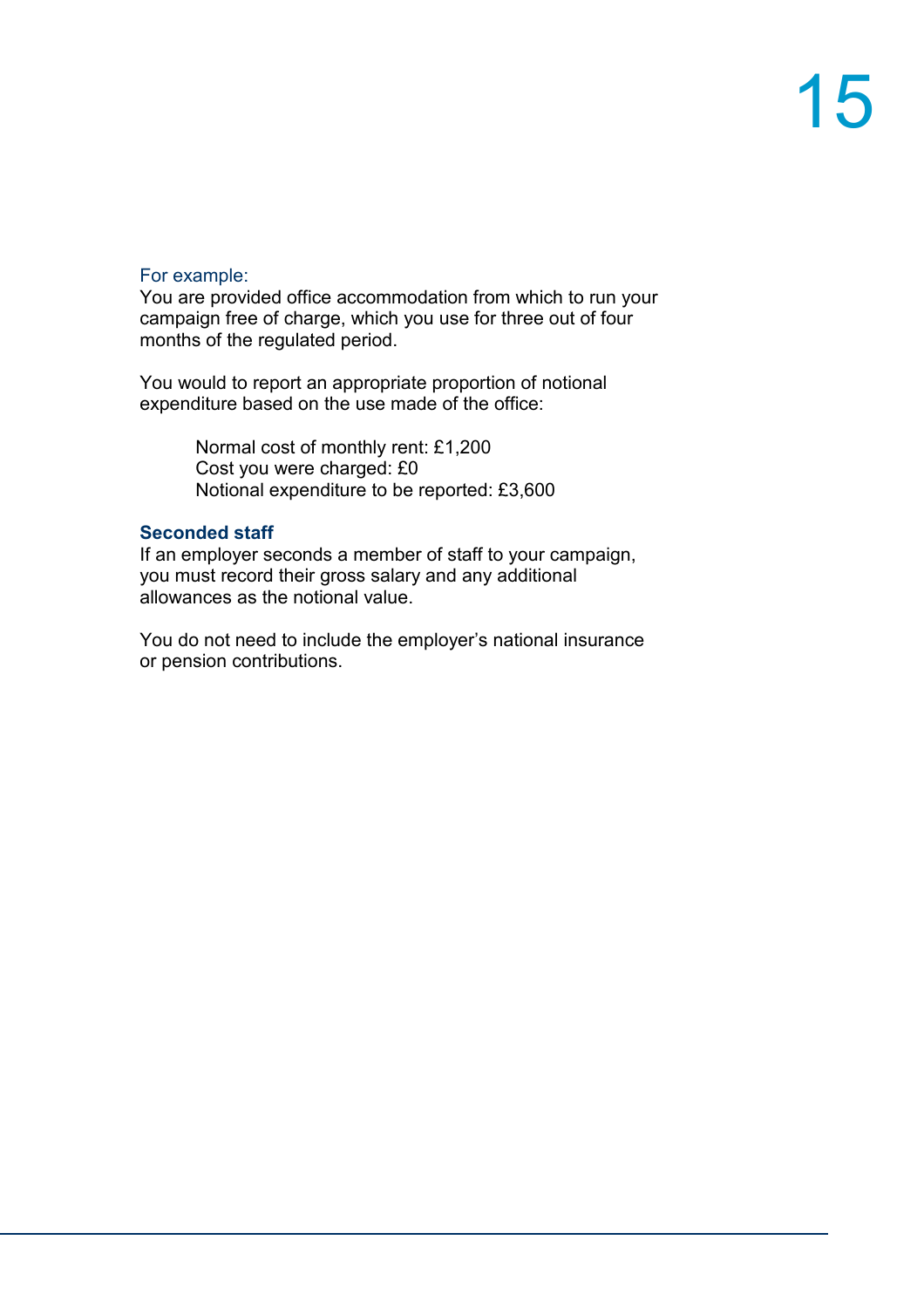# 16

### Working with a party or candidate

### Targeted spending and notional spending by or on behalf of a political party

If you decide to work with a party or candidate, this can be done in a number of ways. In particular, you:

- may decide to provide goods or services to be used by the party or candidate free of charge or at discount (known as 'notional spending')
- can undertake regulated campaign activity with the intention of benefiting only one party or any of its candidates (known as 'targeted spending')

This may affect whether you or the party or candidate must account for the campaign spending.

### **Notional spending**

If you provide goods, services or facilities free of charge, or at a non-commercial discount, to a party that are then used by the party in their campaign, we consider this to be 'notional spending' on behalf of the political party. You do not have to account for this spending. But it will count towards the party's spending and must be reported by them.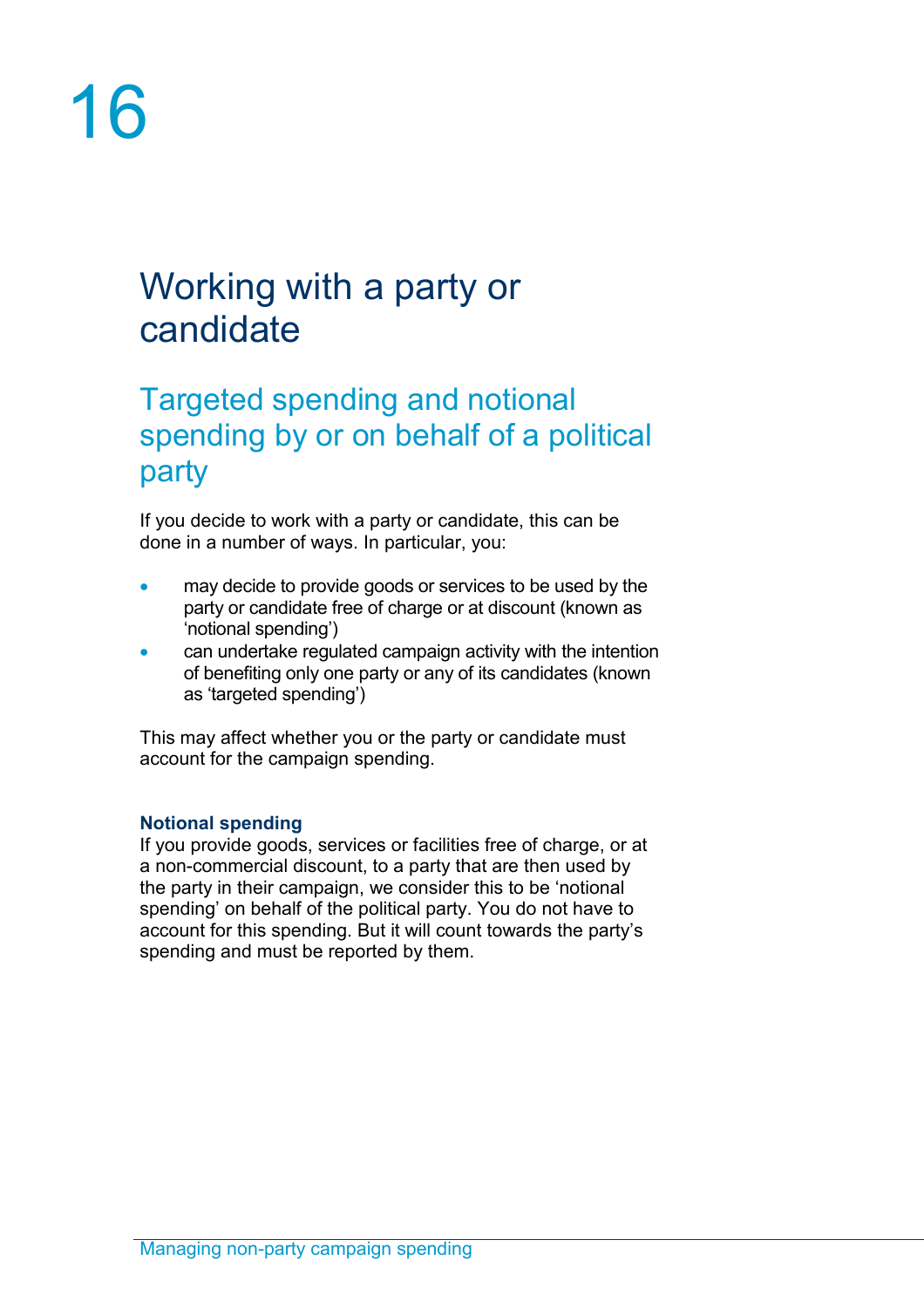### **Targeted spending**

The rules on targeted spending only apply:

- to registered non-party campaigners, and
- during regulated periods that involve UK Parliamentary general elections

Targeted spending is not notional spending and occurs when you target your regulated campaign activity to benefit or promote only one political party or its candidates. For the rules on targeted spending to apply, you will need to make use of the goods, services or facilities as part of your campaign. There are limits on how much you can spend on targeted spending and this spending will count towards your spending limit.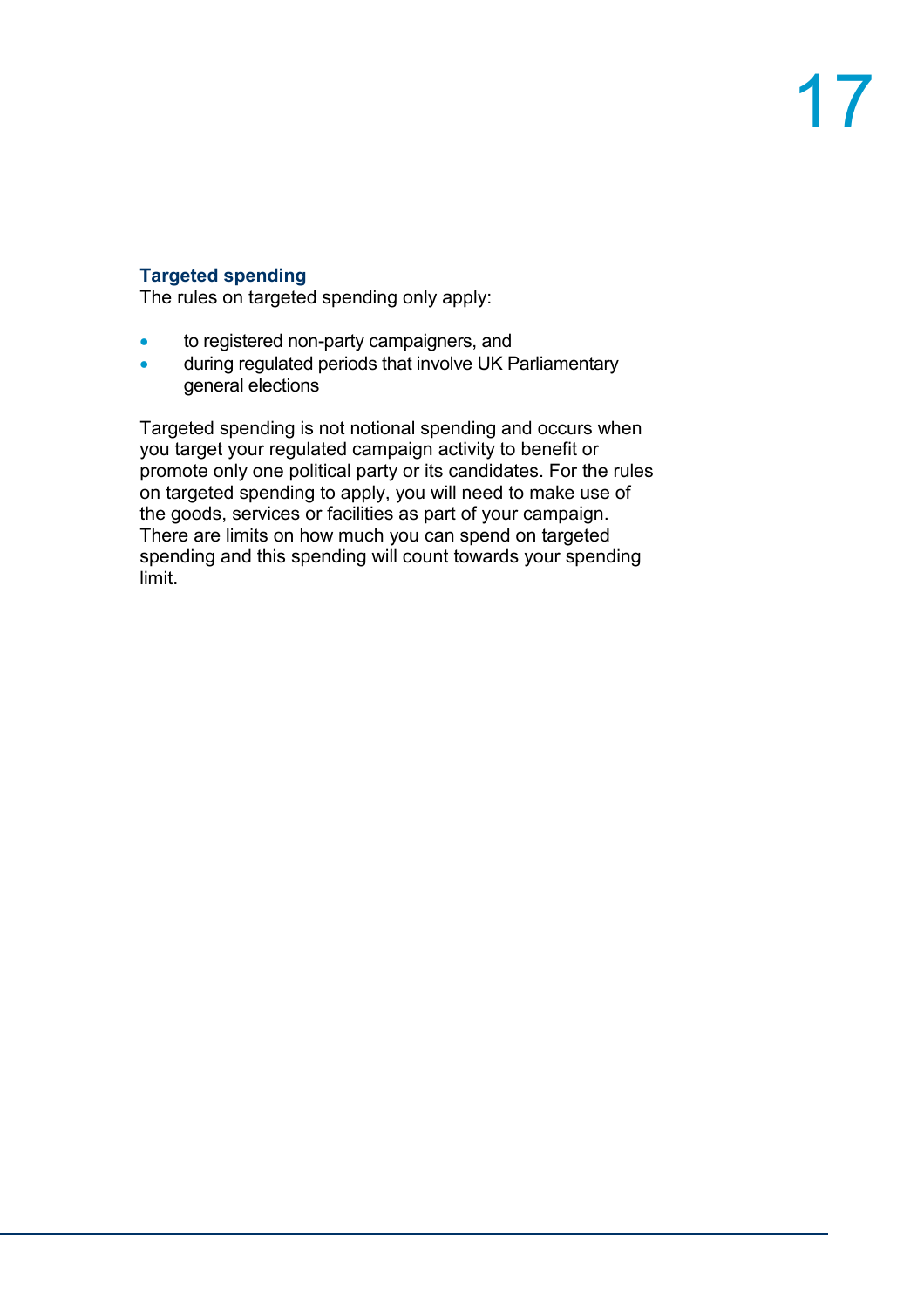### Working with other non-party campaigners

If you and other non-party campaigners are spending money on regulated campaign activities as part of a joint campaign, different rules for spending and reporting will apply depending on how you structure your joint campaign.

#### **Working together with other non-party campaigners where there is no lead campaigner**

If you work with other non-party campaigners as part of a joint campaign without a lead campaigner, the combined regulated campaign spending will count towards the spending limits for **each** non-party campaigner involved.

The responsible person of each campaigner participating in the joint campaign should make sure that there is adequate control over the combined spending so as not to exceed the overall spending limit.

You should also ensure a system is in place for sharing with other campaigners the amount you intend to spend in each part of the UK or in particular constituencies to make sure you do not breach the relevant spending limits as a result of the spending of others.

After the election, as part of your spending return, you must report your spending and you should report the total amount that was spent on the joint campaign.

#### **Lead campaigner working with minor campaigners**

As a lead campaigner, you will be responsible for reporting the spending on the joint campaign by minor campaigners as well as your own spending. You should ensure that your minor campaigners keep you regularly informed of their spending to ensure that the total spending as part of the joint campaign does not exceed the overall spending limit.

You should also ensure that a system is in place that will enable you to ensure that the amount that you or any of the minor campaigners intend to spend in each part of the UK or in particular constituencies does not breach the relevant spending limits.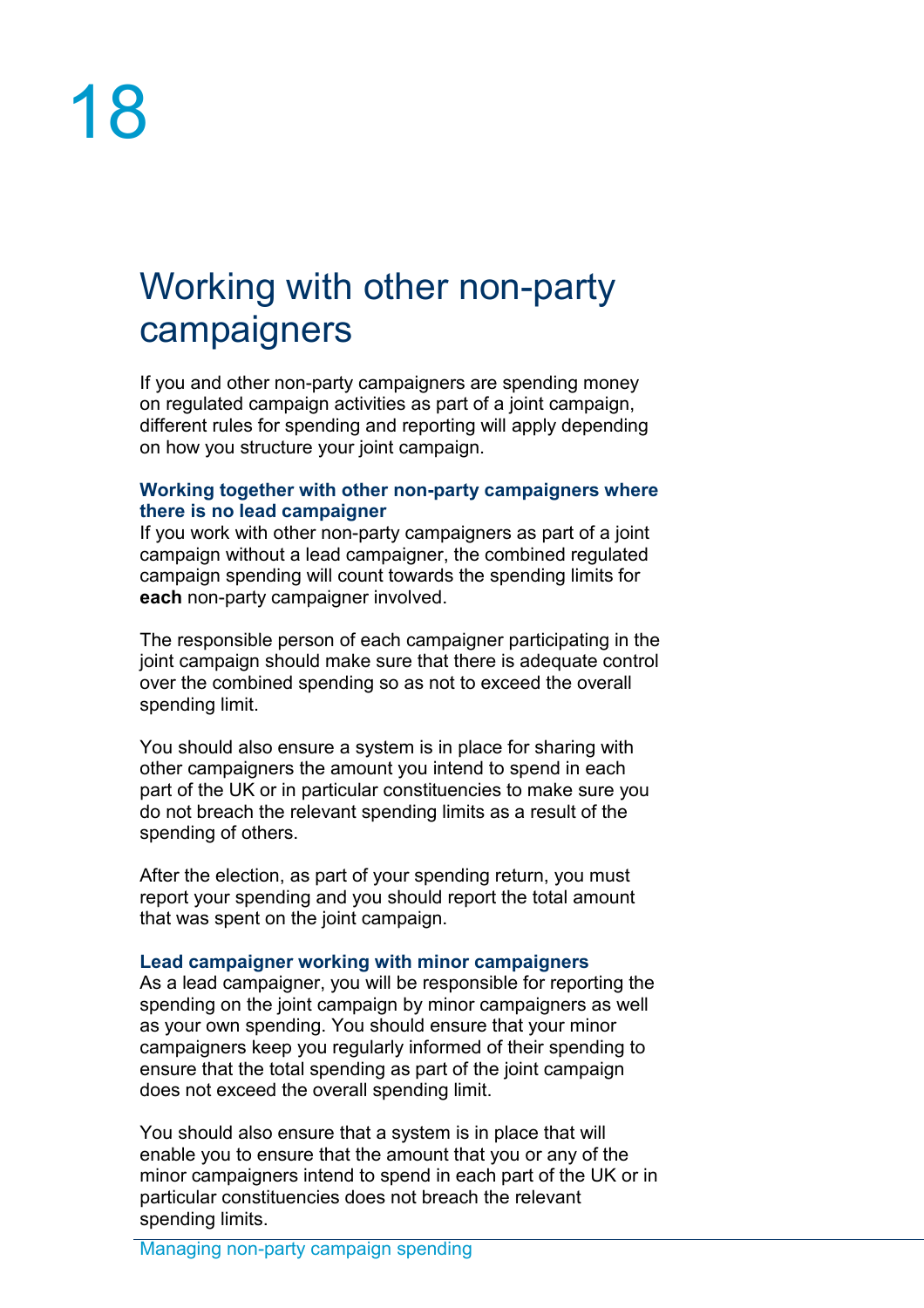After the election, as part of the spending return, you will have to provide receipts and invoices for all payments over £200 for all the spending incurred as part of the joint campaign. You should make sure that you have an arrangement in place with each minor campaigner to obtain all receipts and invoices for spending incurred by the minor campaigners so that you can fulfil your legal obligation to provide these to us after the election.

### **Donating to another non-party campaigner**

Donating to another campaigner is not covered by the joint campaigning rules.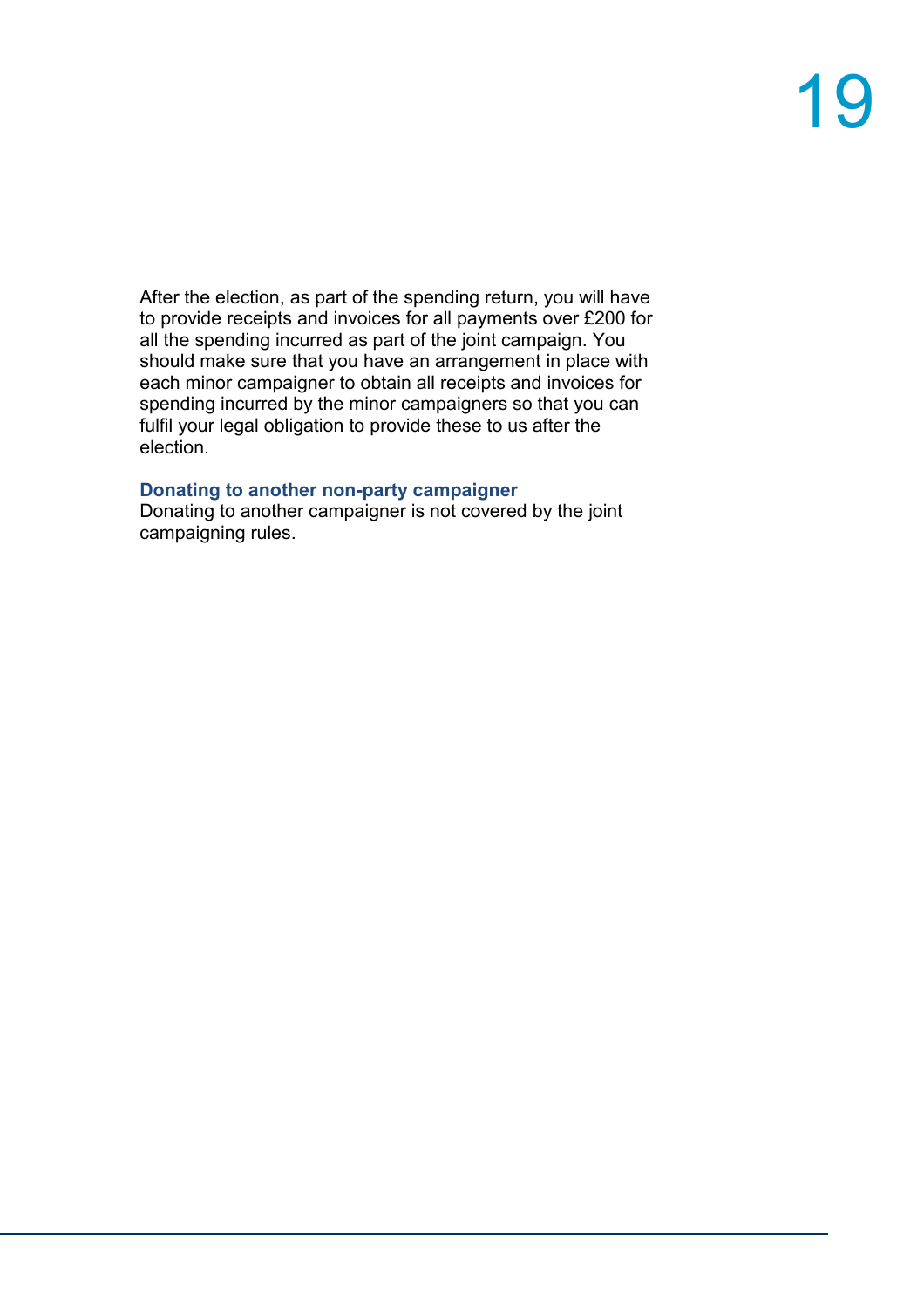### Attributing spending

There are rules on how your spending must be attributed across the different parts and to parliamentary constituencies. We refer to these as 'the attribution rules'.

When planning your campaign, you should be aware of all the spending limits that apply and the requirement to attribute spending across England, Scotland, Wales and Northern Ireland and to parliamentary constituencies.

If you do not follow the attribution rules carefully, you may breach the spending limits.

To attribute your spending, you will need to know the total number of UK Parliamentary seats and how these are distributed between the parts of the UK:

| Part of the UK   | UK Parliamentary seats |  |
|------------------|------------------------|--|
| England          | 533                    |  |
| Scotland         | 59                     |  |
| Wales            | 40                     |  |
| Northern Ireland | 18                     |  |
| <b>Total</b>     | 650                    |  |

### Attributing focused constituency campaign spending

We call regulated campaign activity whose effects are wholly or substantially confined to a **particular** constituency or constituencies 'focused constituency campaigning'.

Spending on focused campaign spending must be attributed to the constituency or constituencies affected.

If you undertake focused constituency campaigning in more than one constituency, you will need to apportion the spending equally to the number of constituencies where the campaigning is taking place.

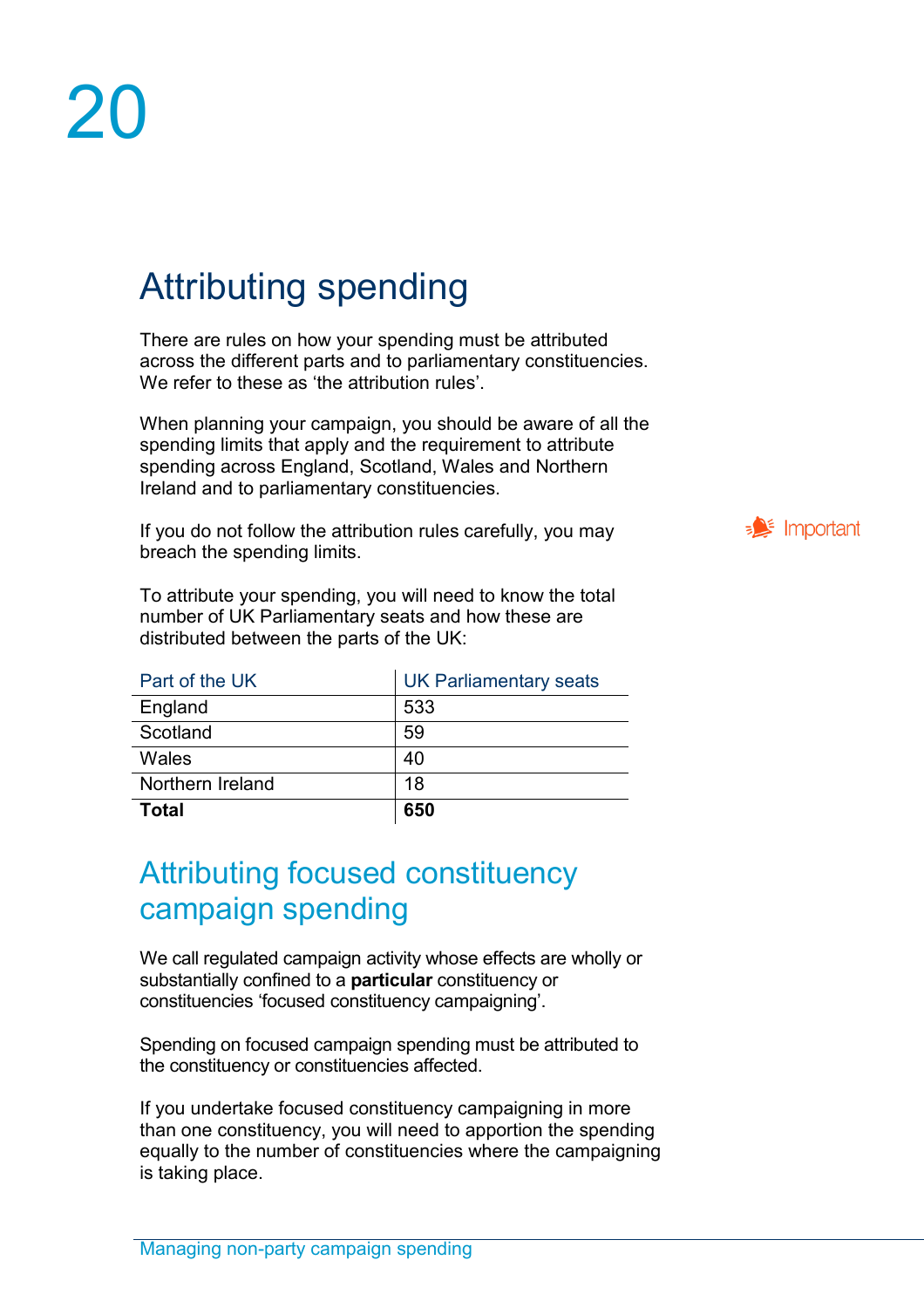In a regulated period for a UK Parliamentary general election, you must make sure that you do not spend more than the maximum limit of £9,750 in any one constituency.

Focused constituency spending also counts against the spending limit for the part or parts of the UK in which the particular constituency or constituencies are located. So if you undertake focused constituency campaigning in a number of constituencies in any one part of the UK, you must make sure that you stay within the spending limit for that part.

#### For example:

In a regulated period for a UK Parliamentary general election, you spend £15,000 placing advertisements in a local newspaper. The advertisements are about local issues that are relevant only to three parliamentary constituencies in Wales. The newspaper is distributed only in those three parliamentary constituencies.

This is focused constituency campaigning so the spending must be attributed equally to each constituency affected:

Share of spending to be attributed to each of three Welsh constituencies: £15,000 ÷ 3 = £5,000

You have spent £5,000 so you are within the £9,750 limit for each constituency. You have spent £15,000 towards the Welsh spending limit of £44,000.

### Attributing spending in one or more parts of the UK

#### **Spending in one part**

If you are campaigning in only one part of the UK, you must attribute spending equally to each constituency in that part. The spending attributed to each constituency counts against the total in each constituency and towards the spending limit for that part of the UK.

#### For example:

You spend £35,000 on producing election material focusing specifically on a policy issue relevant to England and distribute



You can undertake focused constituency campaigning in more than one constituency but it does not include a national campaign across the whole of a part of the UK (England, Scotland, Wales or Northern Ireland).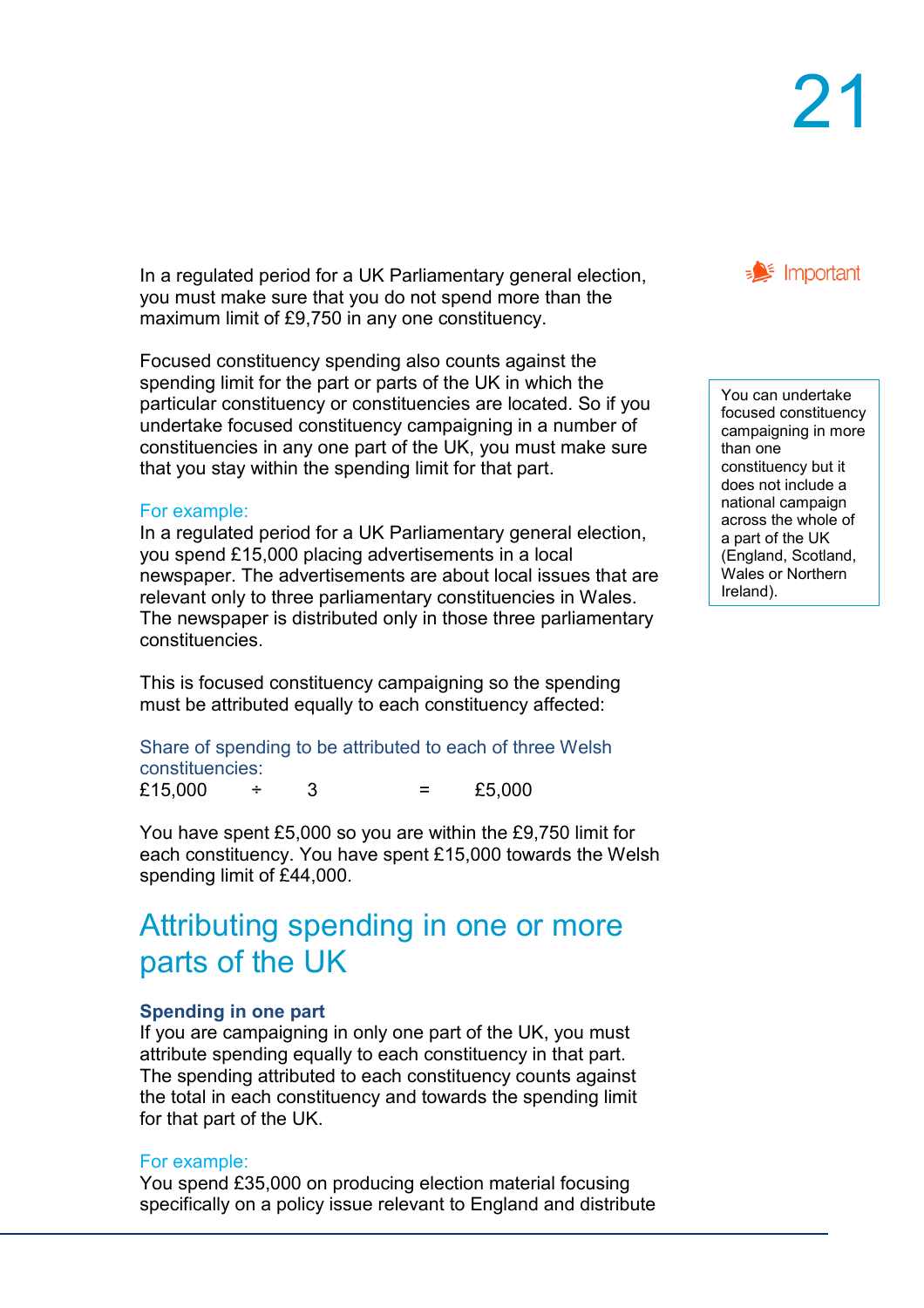it throughout the whole of England. You must attribute the spending equally to each of the 533 constituencies in England:

 $£35,000 \tdiv 533 = £65.67$ 

You have spent £35,000 towards the English spending limit and £65.67 towards the constituency total.

### Spending in more than one part of the UK

If you campaign in **more than one part of the UK** and carry out separate campaigns in each part, you must attribute the spending incurred in relation to each of the parts involved in proportion to the number of constituencies in that part.

You can only spend up to £465,300 if you have separate campaigns which are not run across the whole of the UK.

#### For example:

You hold a rally in London and another rally in Edinburgh, and spend £30,000 on each rally. Each rally focuses on an issue relevant to the English and Scottish context respectively and has been widely advertised all over that specific part.

In each case, the rallies are not likely to affect voters in a particular constituency or particular constituencies within England or Scotland and would not be considered focused constituency campaigning.

The rallies would affect England and Scotland respectively:

- spending on the rally in London must be attributed equally across all of the 533 constituencies in England and
- spending on the rally in Edinburgh must be attributed equally across all of the 59 constituencies across Scotland

You must make the following calculations:

Share of spending attributed to each of 533 constituencies in England:  $£30.000 + 533 = £56.29$ Share of spending attributed to each of 59 constituencies in Scotland:  $£30,000 \tdiv 59 = £508.47$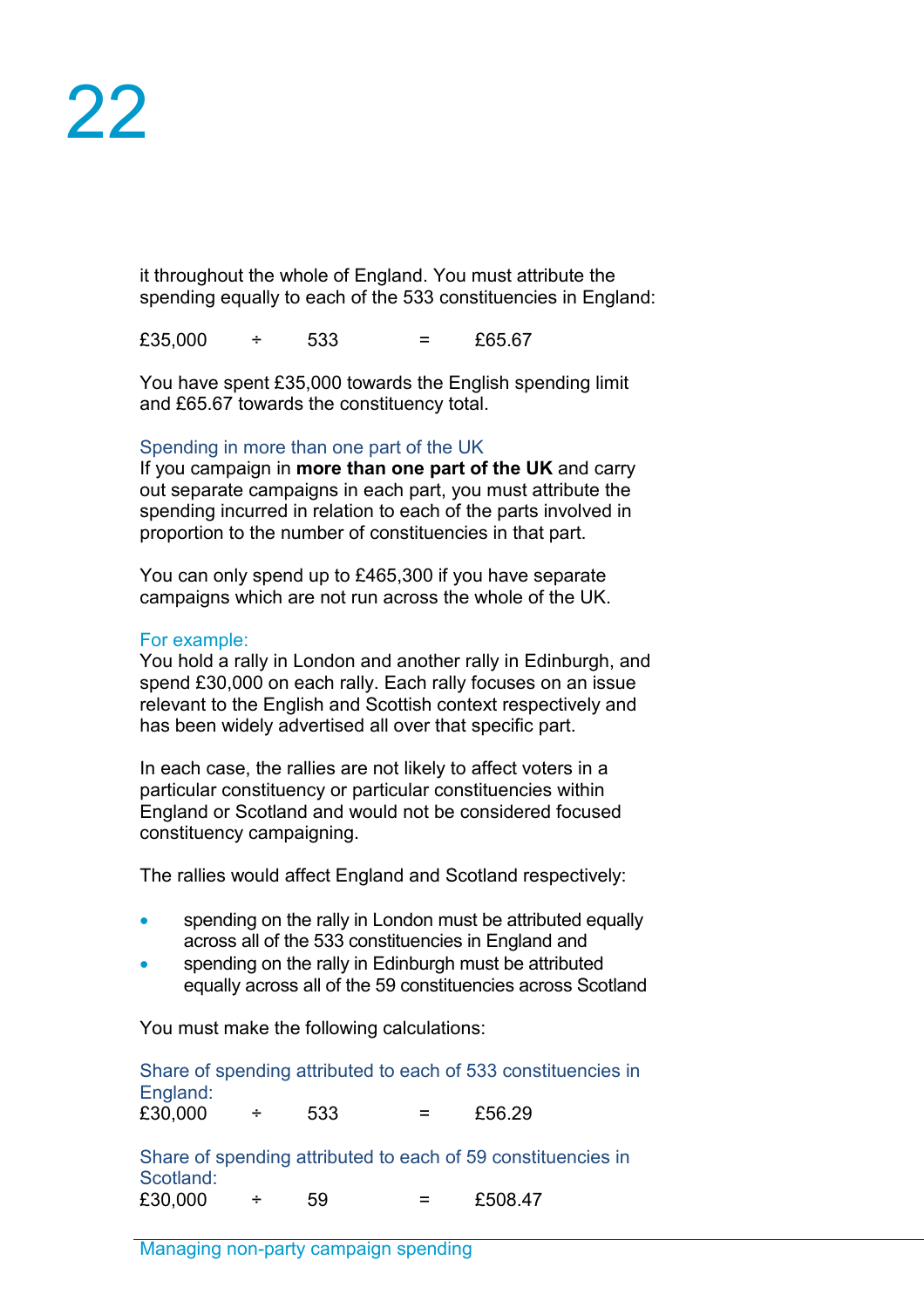In England, you have spent £30,000 towards the national limit, of which £56.29 counts towards the constituency total for each constituency.

In Scotland, you have spent £30,000 towards the national limit of £55,400, of which £508.47 counts towards the constituency total for each constituency.

#### **Attributing UK-wide regulated spending**

If your spending is incurred in respect of the UK as a whole, you must attribute the spending equally to each of the UK's 650 constituencies. The spending attributed to each constituency counts towards the spending total for each constituency.

You must also attribute the spending between each of England, Scotland, Wales and Northern Ireland to make sure that you stay within the limit for each part.

The proportion of the spending on the UK-wide that must be attributed to each part is determined by using the ratio of the number of UK parliamentary seats in each part relative to the total number of seats in the UK Parliament.

#### **UK-wide total**

Because of the way the attribution rules apply, a campaign run across the whole UK would have its spending capped at £390,000, rather than the total sum of the spending limits in the four parts of the UK which is £465,300.

This is because at £390,000, the campaign spend attributed to England under the rules would have reached the £319,800 spending limit in England.

You can only spend up to £465,300 if you have separate campaigns which are not run across the whole of the UK.

#### For example:

As part of a UK-wide campaign in a UK Parliamentary general election, you spend £75,000 on producing and distributing election material on social media. You must attribute an equal proportion to each of the UK's 650 constituencies:

£75,000 ÷ 650 = £115.38

 $\equiv$  Important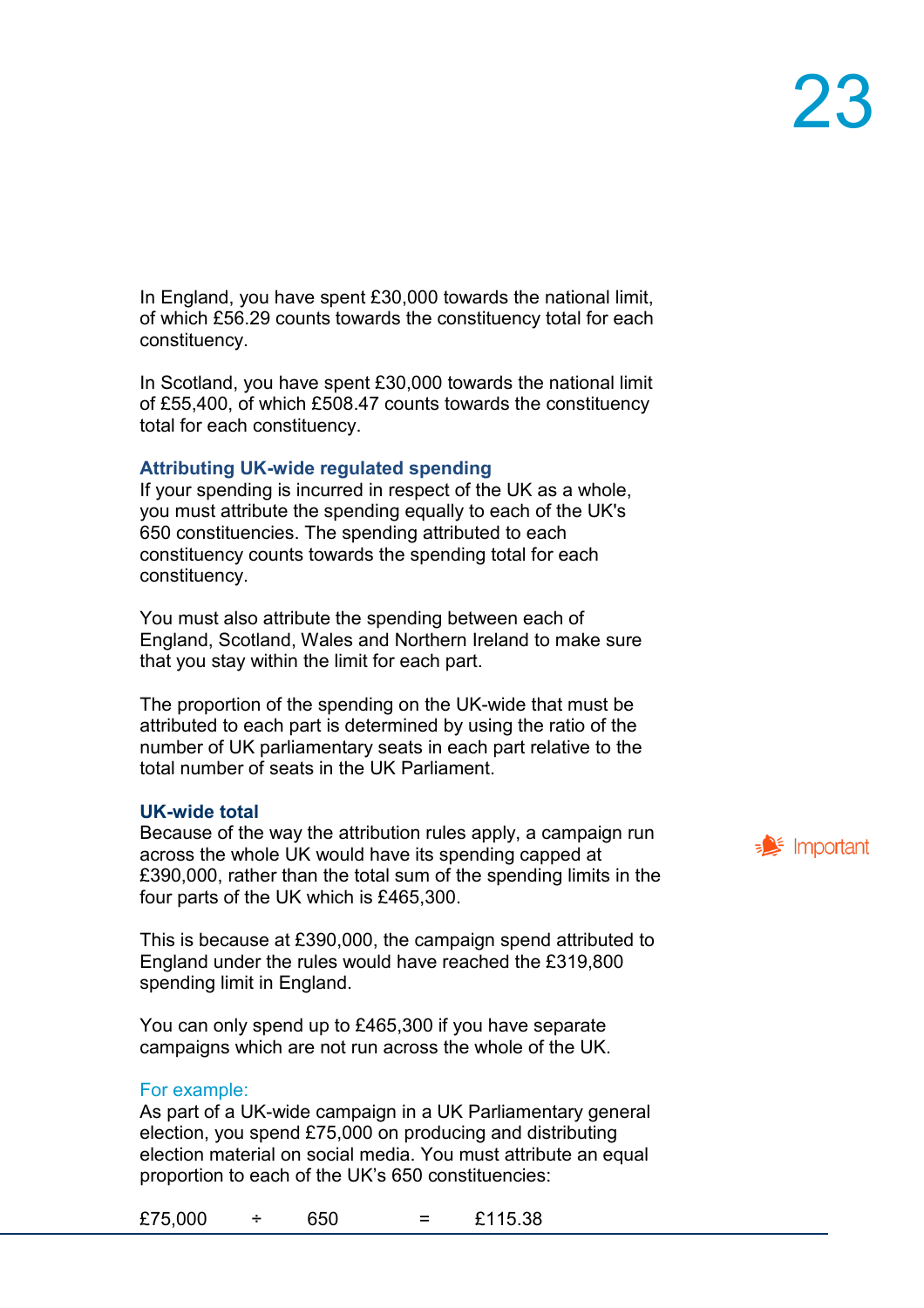You must count the £115.38 towards the £9,750 limit in each constituency.

Next, you need to make the following calculations to work out the share of spending to count against the limit for each part:

England share of the UK-wide campaign:  $(533 \div 650)$  x £75,000 = £61,500.00 Scotland share of the UK-wide campaign:  $(59 \div 650)$  x £75,000 = £6,807.69 Wales share of the UK-wide campaign:  $(40 \div 650)$  x £75,000 = £4,615.38 Northern Ireland share of the UK-wide campaign:<br>(18 ÷ 650)  $x = £75.000 = £2.076.92$  $(18 \div 650)$  x £75.000 =

The proportion of UK-wide campaigning attributed to each part will count against the spending limit for that part.

### **Attributing a combination of focused constituency spending and other regulated spending**

In a regulated period for a UK Parliamentary general election, you must make sure that you do not spend more than £9,750 in any particular parliamentary constituency including both of:

- focused constituency spending in that particular constituency
- a proportion of any other regulated campaign spending that must be attributed to that constituency

To make sure that you stay within the constituency spending limit, you should keep a running total of how much regulated campaign spending must be attributed to each one.

If you think you may carry out a combination of focused constituency campaigning and any other regulated campaigning that covers that constituency, you must ensure that you do not spend the entire £9,750, in an individual constituency, on focused constituency campaigning.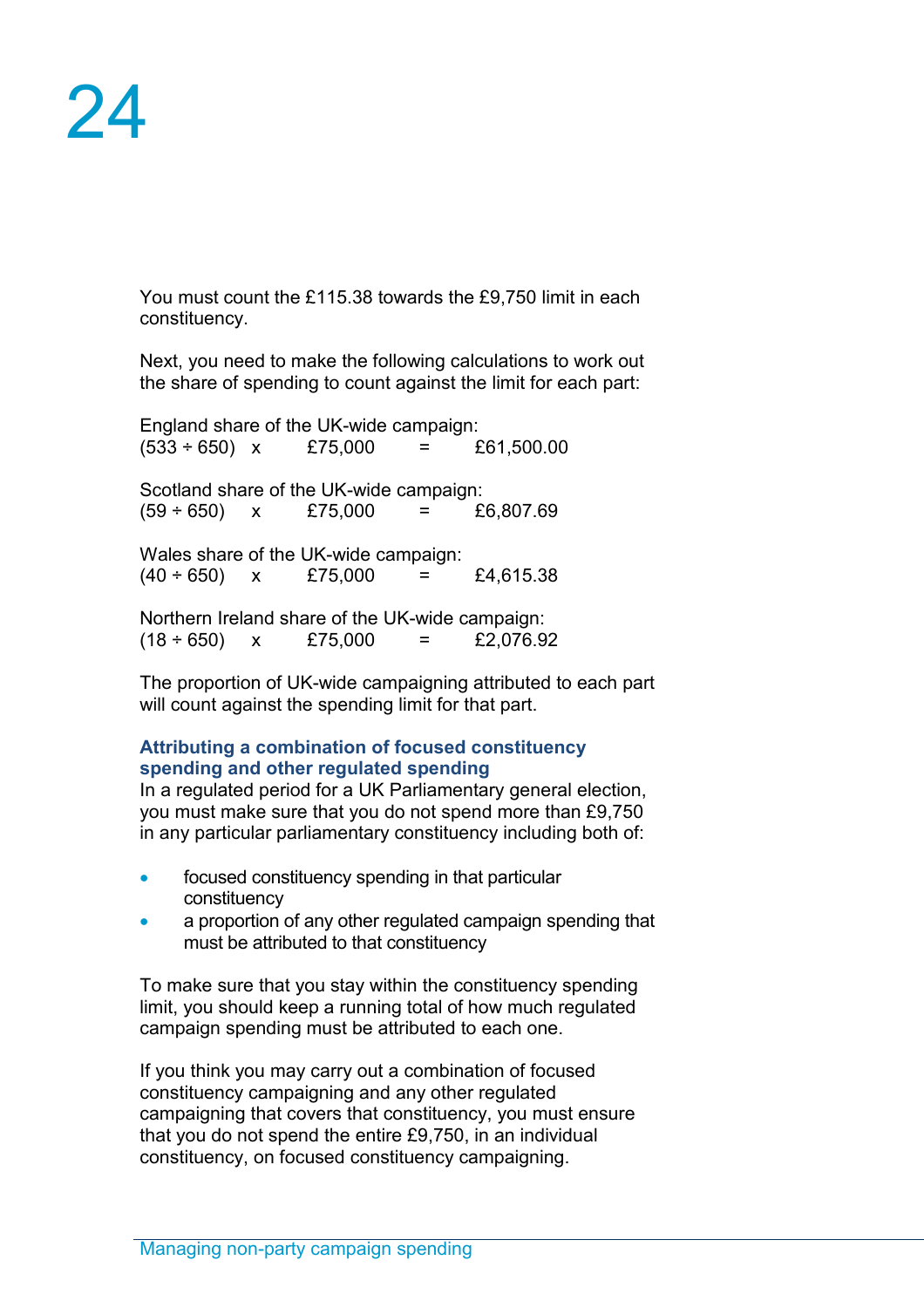This is because if you were then to spend anything on UK-wide campaigning or campaigning in any combination of England, Scotland, Wales or Northern Ireland that included that constituency, you will exceed the £9,750 limit as a result of your other regulated campaign spending when attributed to that constituency.

#### Combination of national and focused constituency campaigning

During the regulated period for a UK Parliamentary general election, you spend £10,000 on a campaign across the whole of Northern Ireland. You also plan to undertake some focused constituency campaigning in Belfast.

To work out the amount that you have left to spend across Northern Ireland, you would:

subtract the national campaign spending from the spending limit for Northern Ireland

This is calculated as follows:

| Total remaining spending across Northern Ireland |         |     |         |
|--------------------------------------------------|---------|-----|---------|
| £46,100<br>-                                     | £10,000 | $=$ | £36,100 |

You must then attribute this spending equally between all 18 constituencies in Northern Ireland, and deduct the proportion for each constituency from the constituency spending limit:

Proportion of Northern Ireland-wide spending attributed per constituency:

 $£10.000 \tdiv 18 = £555.56$ 

Total remaining amount to spend in any constituency in Northern Ireland:<br>£9,750 -

 $£555.56 = £9,194.44$ 

This is the maximum amount of future spending you can incur in any of the 18 constituencies, whether as a result of focused constituency spending or as a result of other regulated campaign spending that is apportioned to a particular constituency.

You then plan to spend £5,000 on a focused campaign affecting four constituencies in Belfast. You must make sure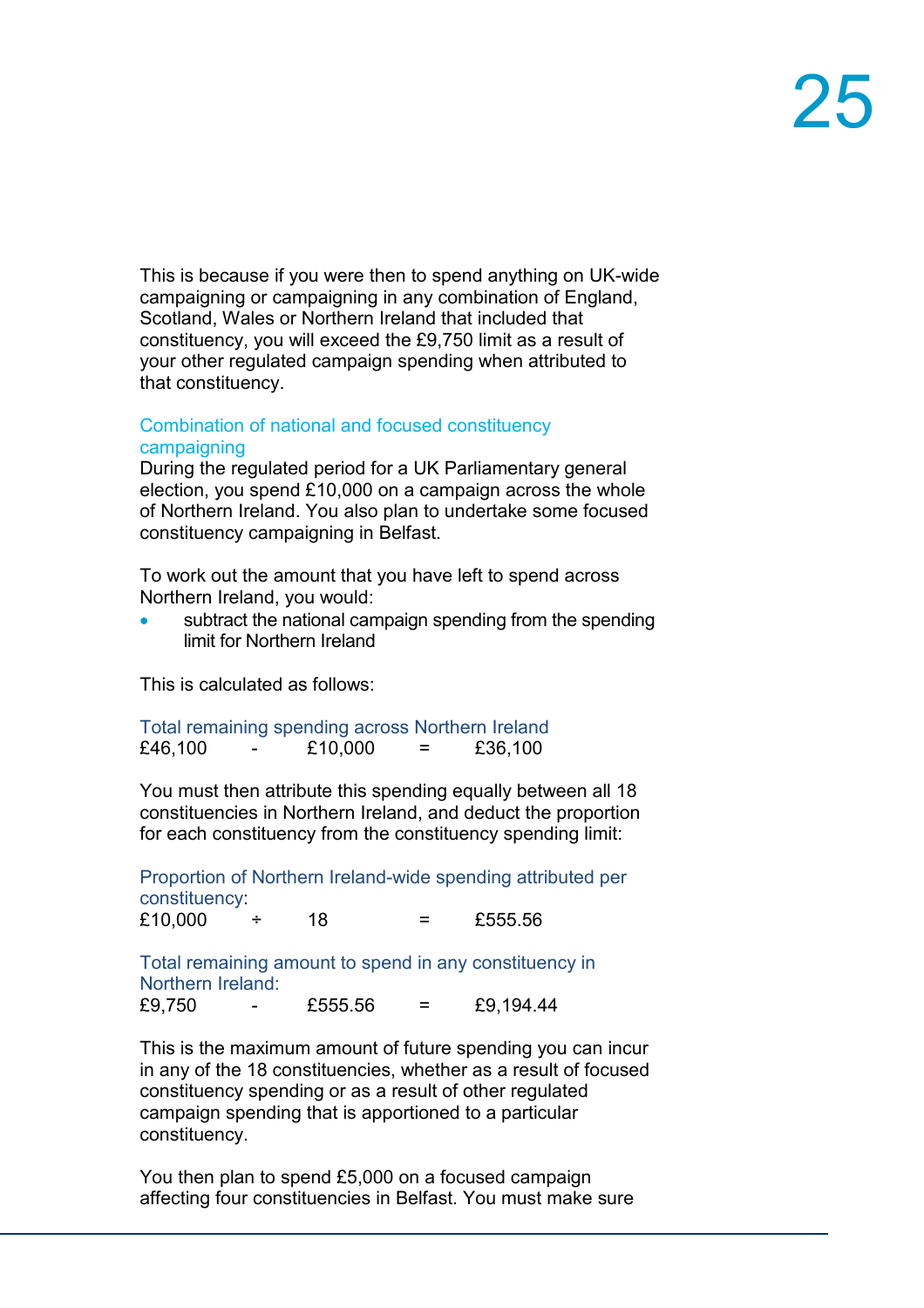that you would stay within the constituency spending limit for each of the four constituencies:

• attribute the costs of your focused constituency campaign to each constituency in equal proportions

Proportion of focused campaign spending attributed per constituency: £5,000  $\div$  4 = £1,250

Running total of constituency spending in each of the four Belfast constituency<br>£555.56 + £555.56 + £1,250 = £1,805.56

This gives an aggregate spending of £1,805.56 in each, which means you would not exceed the £9,750 spending limit in any of the four constituencies.

Taking Belfast North as an example, you would have £7,944.44 left to spend on further campaigning in that constituency.

The £5,000 spending on the focused constituency campaign will also affect what you can spend on further campaigning across Northern Ireland.

This must be subtracted from the £36,100 left after the spending across Northern Ireland, leaving a total remaining amount of £31,100.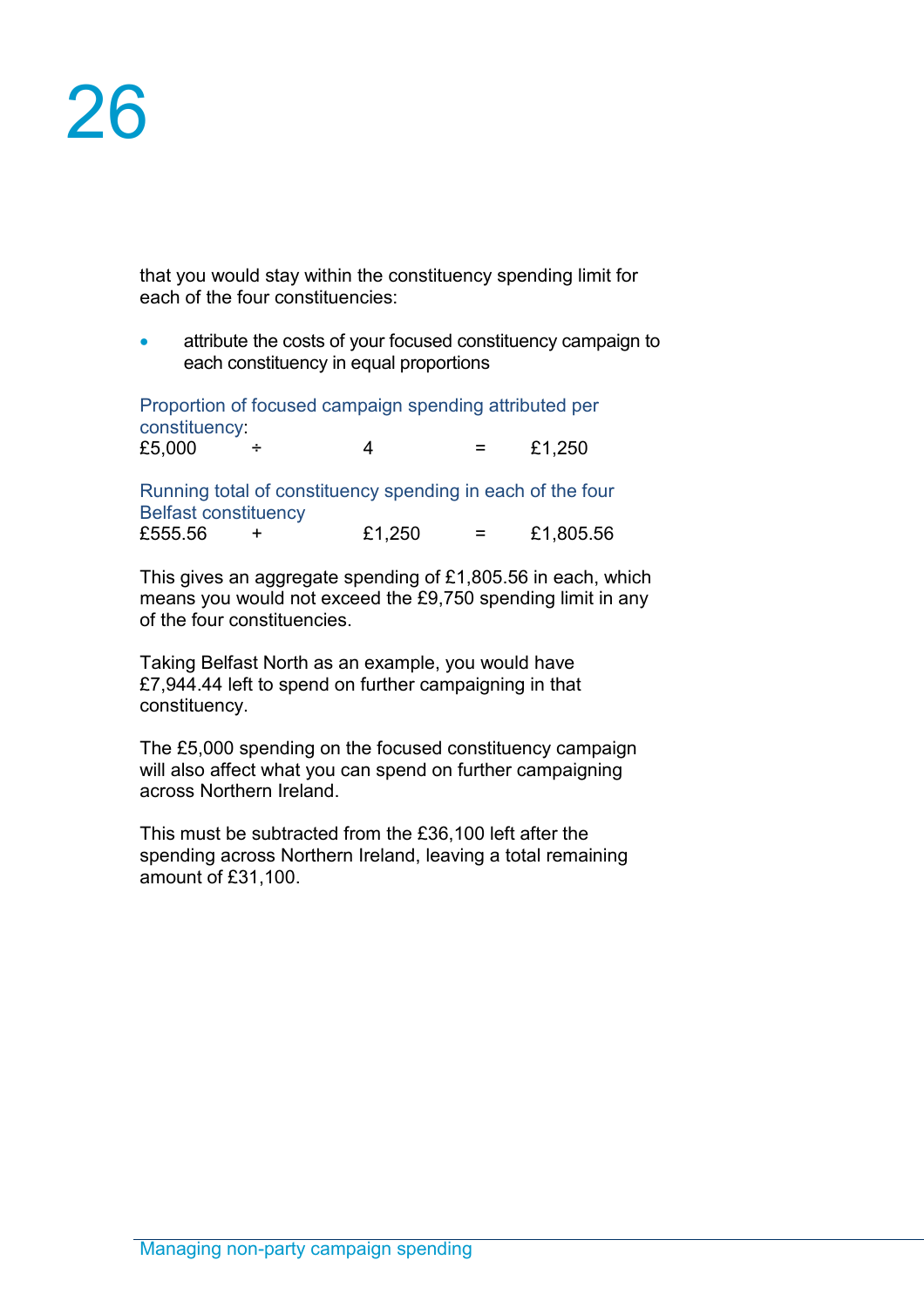### Managing regulated campaign spending

### Authorising and paying campaign spending

Only the 'responsible person' registered with us and people authorised in writing by the responsible person can incur costs related to regulated campaign activities and make payments in respect of them.

For example, someone may be authorised by the responsible person to spend money on particular items, or up to a particular amount.

All payments over £200 must be supported by an invoice or receipt.

Where an authorised person makes a payment of over £200, they must deliver –

- the supporting invoice or receipt, and
- notification that they have made the payment

to the responsible person as soon as possible after making the payment.

These rules are in place to make sure that spending can be controlled and accurately recorded and reported.

You should make sure that your staff, volunteers and campaigners know who can and cannot incur costs.

By 'incur' we mean make a legal commitment to spend money, such as confirming an order.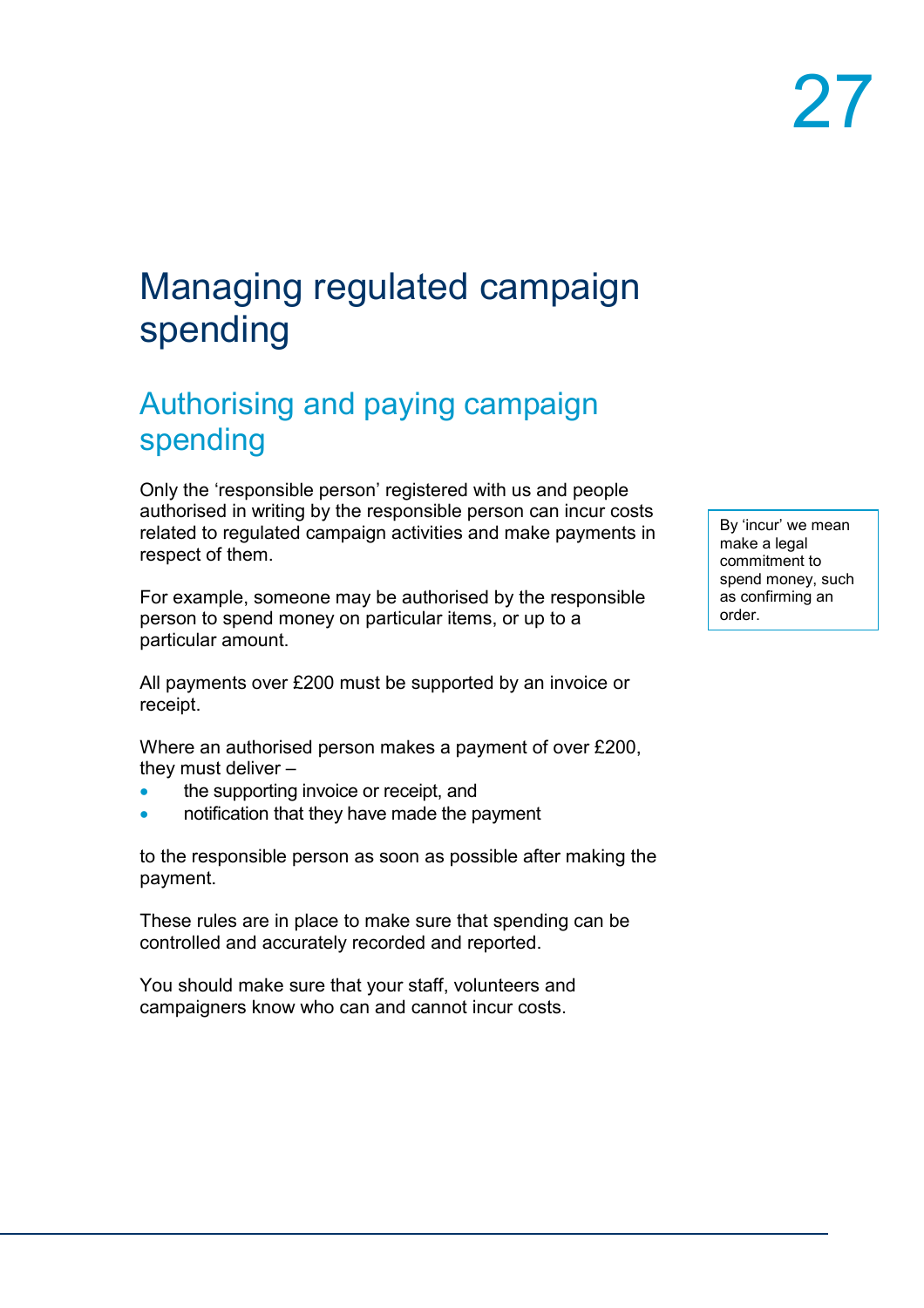### Time limits for receiving and paying invoices

#### **Receiving invoices from suppliers**

You must obtain all your invoices from suppliers within 30 days of the end of the election.

If you do not get an invoice within 30 days, you must not pay it after that time without getting a court order to do so. You should make your suppliers aware of this.

#### **Paying invoices from suppliers**

You must pay all your invoices from suppliers within 60 days of the end of the election.

If you do not pay an invoice within 60 days, you must then get a court order to be able to do so.



It can be an offence to pay an unpaid claim without a court order.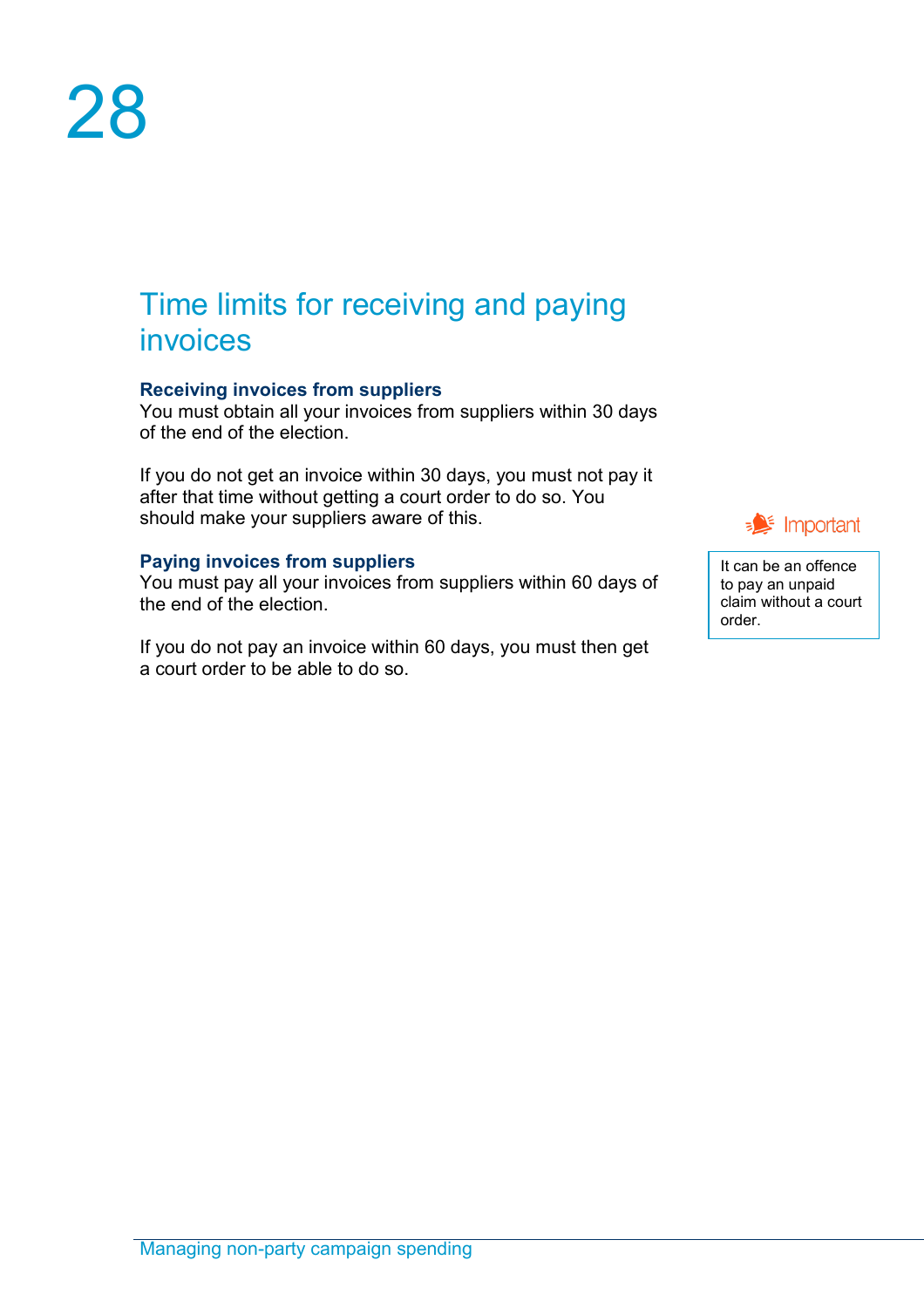### Recording regulated campaign spending

If you spend or plan to spend more than £20,000 in England or £10,000 in any of Scotland, Wales or Northern Ireland, you must register with us as a non-party campaigner and report all your regulated campaign spending to us.

In your records, you should include which category of spending each item falls into. You must send us this information in your spending return after the election. You must also keep invoices or receipts for any payments over £200.

### What you need to report

For each item of spending, you must report the following information in your spending return:

- what the spending was for, for example, leaflets or advertising
- the name and address of the supplier
- the amount or value
- the date that you spent the money

#### **Items given free of charge**

If you receive items free of charge you must report the full market value of the item (the notional spending). You can find out how to do this on page 14.

#### **Items given at a non-commercial discount**

Similarly if you receive items at a non-commercial discount of more than 10% and it is valued at more than £200, you must report the full market value of the item (the notional spending).



All costs must include VAT, even if you can recover VAT payments.

If an item has a value of more than £500, and it is given free of charge or at a non-commercial discount, it may also be a donation.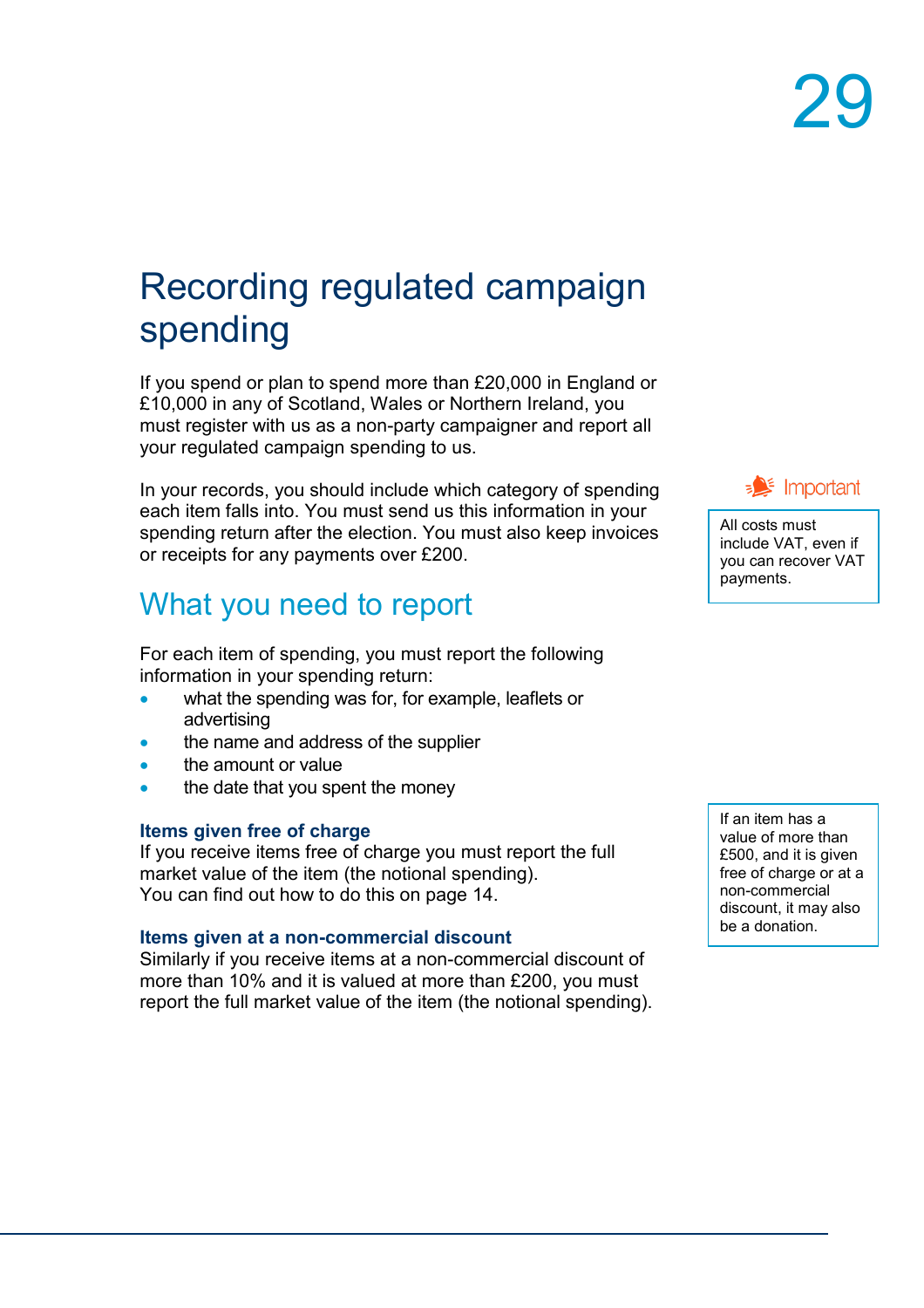### Reporting after the election

You must report your campaign spending and donations to us after the election.

Your spending return must include the following:

- the election or elections that the return relates to
- records of your spending and donations
- invoices and receipts for any payment over £200
- details of any unpaid or disputed claims
- details of any notional spending
- the declaration from the 'responsible person' to say that the return is complete and correct

For each item of spending you must include:

- the name and address of the supplier
- the amount of spending incurred
- the date the spending occurred
- the date the claim for payment was made
- the date the payment was made

You can find forms for your spending and donations at [Non](http://www.electoralcommission.org.uk/i-am-a/party-or-campaigner/non-party-campaigners)party campaigners – [Electoral Commission.](http://www.electoralcommission.org.uk/i-am-a/party-or-campaigner/non-party-campaigners)

If you have spent over £250,000 on your campaign, you will also need to include a qualified auditor's report.

### Additional reporting requirements at a UK Parliamentary general election

At these elections, there are additional reporting requirements:

- you must report a list of all constituencies where you spent more than £7,800
- you must report an itemised list of expenses that have been incurred in those constituencies
- you must report all donations which exceed £7,500 (either as a single donation or aggregated from a single source) before, as well as after, the election
- you must also include a total of all other donations that are worth more than £500 and less than £7,500. You do not



At some elections, you must report certain donations to us before an election. This is called pre-poll reporting.



It is a criminal offence to make a false declaration.

For more information see:

• [Auditor's report](https://www.electoralcommission.org.uk/media/5610)  [template](https://www.electoralcommission.org.uk/media/5610)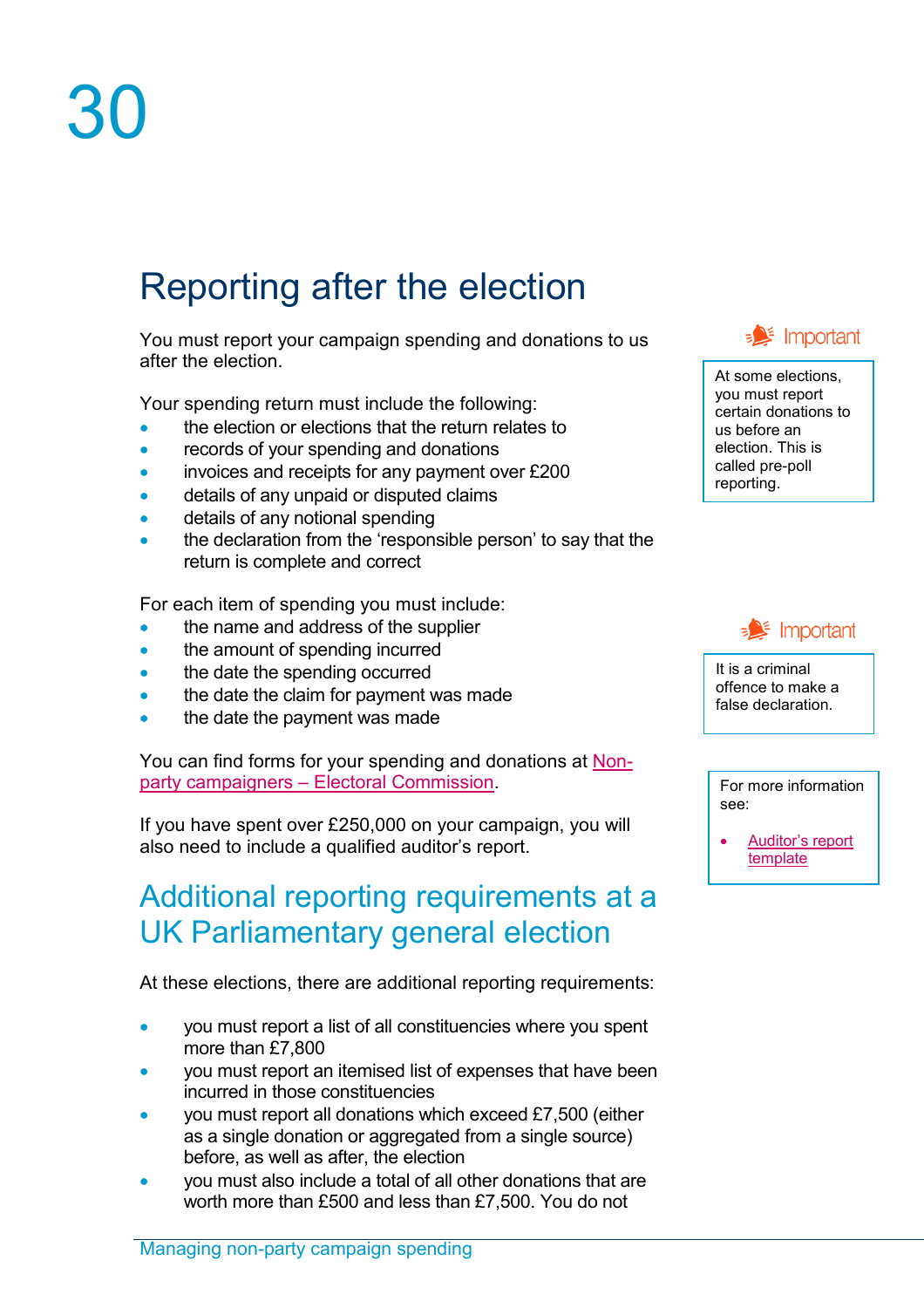need to provide any other information about these donations

- you must declare all donations you have reported in pre-poll donation reports
- you may have to submit a statement of accounts if you do not currently have to produce them under another law

### Campaign reporting deadlines

The date you must report to us by will depend on how much you spend on your campaign.

We publish these deadlines in our separate, year-specific guidance, that can be found on our website. You should check this guidance to make sure you know when the deadline is.

However, as a guide, the general deadlines are shown below.



**6 months** of the election.

If your spending is over £250,000, you will also need to provide an auditor's report.

see:

• [Auditor's report](https://www.electoralcommission.org.uk/media/5610)  [template](https://www.electoralcommission.org.uk/media/5610)

You may be liable for a penalty if you don't submit your return on time.